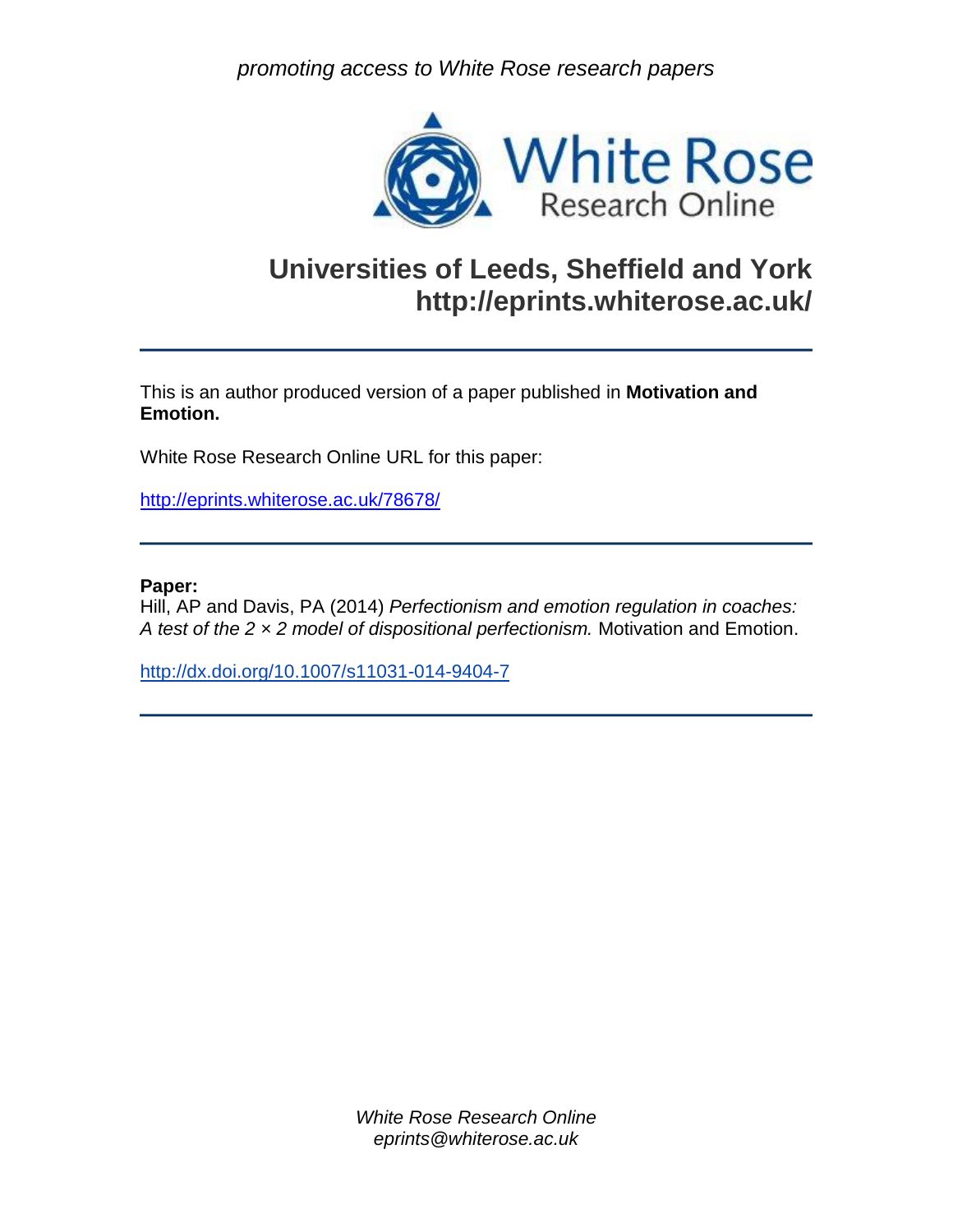í

| $\mathbf{1}$   | Hill, A. P. & Davis, P. (in press). Perfectionism and Emotion Regulation in Coaches: A Test of |
|----------------|------------------------------------------------------------------------------------------------|
| $\overline{2}$ | the $2 \times 2$ Model of Dispositional Perfectionism. Motivation and Emotion. Accepted for    |
| 3              | publication 06-03-2014.                                                                        |
| $\overline{4}$ |                                                                                                |
| 5              |                                                                                                |
| 6              |                                                                                                |
| 7              |                                                                                                |
| 8              |                                                                                                |
| 9              | Perfectionism and Emotion Regulation in Coaches: A Test of the $2 \times 2$ Model of           |
| 10             | Dispositional Perfectionism                                                                    |
| 11             |                                                                                                |
| 12             | Andrew P. Hill                                                                                 |
| 13             | University of Leeds, UK                                                                        |
| 14             | Paul A. Davis                                                                                  |
| 15             | Northumbria University, UK                                                                     |
| 16             |                                                                                                |
| 17             |                                                                                                |
| 18             |                                                                                                |
| 19             | <b>Author Note</b>                                                                             |
| 20             | Andrew P. Hill, Faculty of Biological Sciences, University of Leeds; Paul A. Davis, Faculty    |
| 21             | of Health and Life Sciences, Northumbria University.                                           |
| 22             |                                                                                                |
| 23             | Correspondence concerning this article should be addressed to Andrew Hill, Faculty of          |
| 24             | Biological Sciences, University of Leeds, Leeds, LS2 9JT, UK.                                  |
| 25             | E-mail: a.p.hill@leeds.ac.uk                                                                   |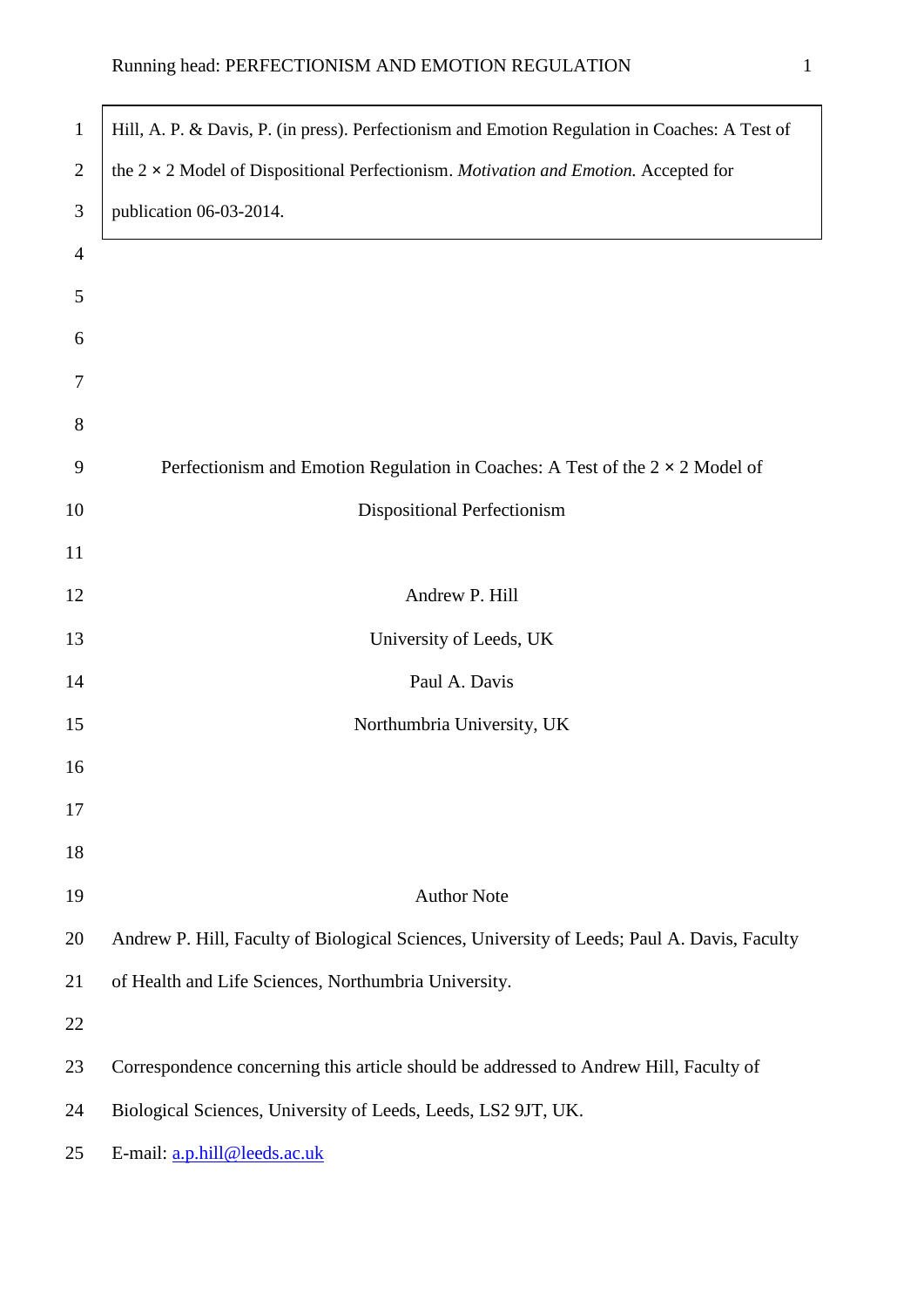## **Abstract**

| $\overline{2}$ | The manner in which coaches regulate their emotions has implications for their                      |
|----------------|-----------------------------------------------------------------------------------------------------|
| 3              | performance and well-being. Drawing on research that has found perfectionism to predict             |
| $\overline{4}$ | emotion regulation in other settings, this study adopted the $2 \times 2$ model of perfectionism to |
| 5              | examine whether subtypes of perfectionism among coaches were associated with variation in           |
| 6              | the use of emotion regulation strategies. Coaches ( $N = 238$ , M age = 23.92, SD = 10.32) from     |
| $\tau$         | various sports completed measures of perfectionism (personal standards and evaluative               |
| $8\,$          | concerns) and emotion regulation strategies (expressive suppression, cognitive reappraisal,         |
| 9              | and control of anger directed inwards and outwards). Moderated hierarchical regression              |
| 10             | provided mixed support for the $2 \times 2$ model. As expected, pure personal standards             |
| 11             | perfectionism (high personal standards/low concerns) was generally associated with the              |
| 12             | highest capacity for emotion regulation and pure evaluative concerns perfectionism (low             |
| 13             | personal standards/high concerns) with the lowest. Unexpectedly, mixed perfectionism (high          |
| 14             | personal standards/high concerns) was associated with the highest level of expressive               |
| 15             | suppression.                                                                                        |
| 16             |                                                                                                     |
| 17             |                                                                                                     |
| 18             |                                                                                                     |
| 19             |                                                                                                     |
| 20             |                                                                                                     |
| 21             |                                                                                                     |
| 22             |                                                                                                     |
| 23             |                                                                                                     |
| 24             |                                                                                                     |
| 25             |                                                                                                     |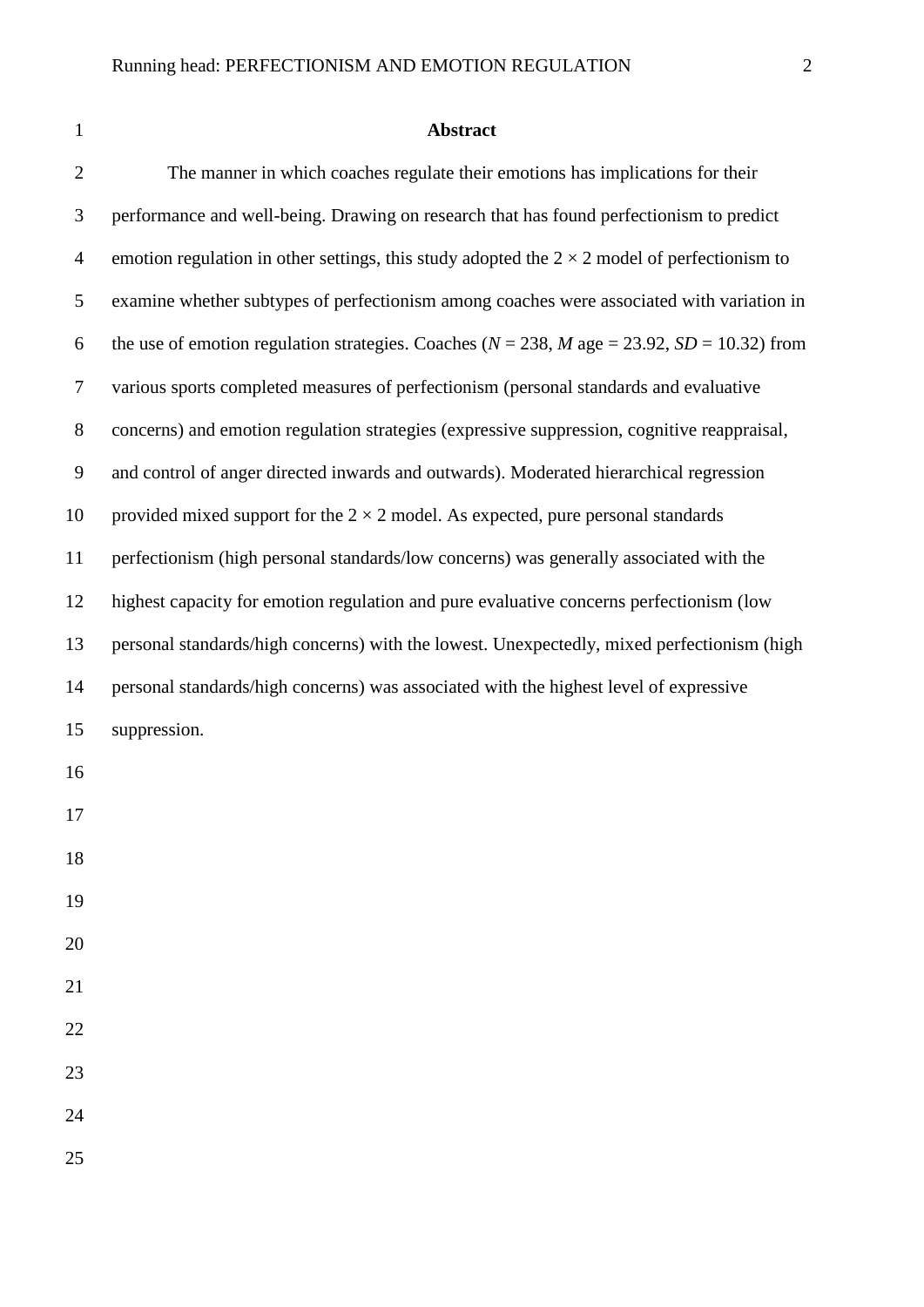#### **Introduction**

 The ability to manage and control emotions is central to successful performance in sport (Hanin, 2000). To date, the majority of research in sport has been dedicated to examining the emotion regulation process in athletes, with little attention given to coaches (Lane, Beedie, Jones, Uphill, & Devonport, 2012). This is surprising given the importance of emotion regulation by coaches. Effective emotion regulation is critical for coaches in order to maintain harmonious relationships with others (e.g., athletes and other coaches) and safeguard their own well-being (Jowett & Nezlek, 2012; Tamir & Mauss, 2011). How coaches regulate their own emotions also has implications for the athletes they work with, influencing how athletes attempt to manage their emotions and determining subsequent emotional experiences and performances (Davis & Jowett, 2010; Lafrenière, Jowett, Vallerand, & Charbonneau, 2011). Consequently, effective emotion regulation is essential for successful sport coaching.

#### **Emotion regulation in sport**

 A number of theories have been developed to explain the manner in which individuals control or regulate emotions (see Koole, 2009, for a review). In sport, researchers have applied Gross's (1998) model to better understand patterns of emotion regulation (e.g., Lane, Davis, & Devonport, 2011; Uphill, McCarthy & Jones, 2009; Wagstaff, Fletcher, & Hanton, 2012). According to Gross (1998; Gross & John, 2003), emotion regulation strategies can be categorized as either (a) antecedent-focused (i.e., initiated before the emotion occurs) or (b) response-focused (i.e., initiated after the emotion occurs). Individuals are thought to display different preferences for implementing these types of strategies. Those who typically adopt an antecedent-focused approach to emotion regulation are thought to prefer *reappraisal* whereby they attempt to alter perceptions of the emotion-eliciting situation. Conversely,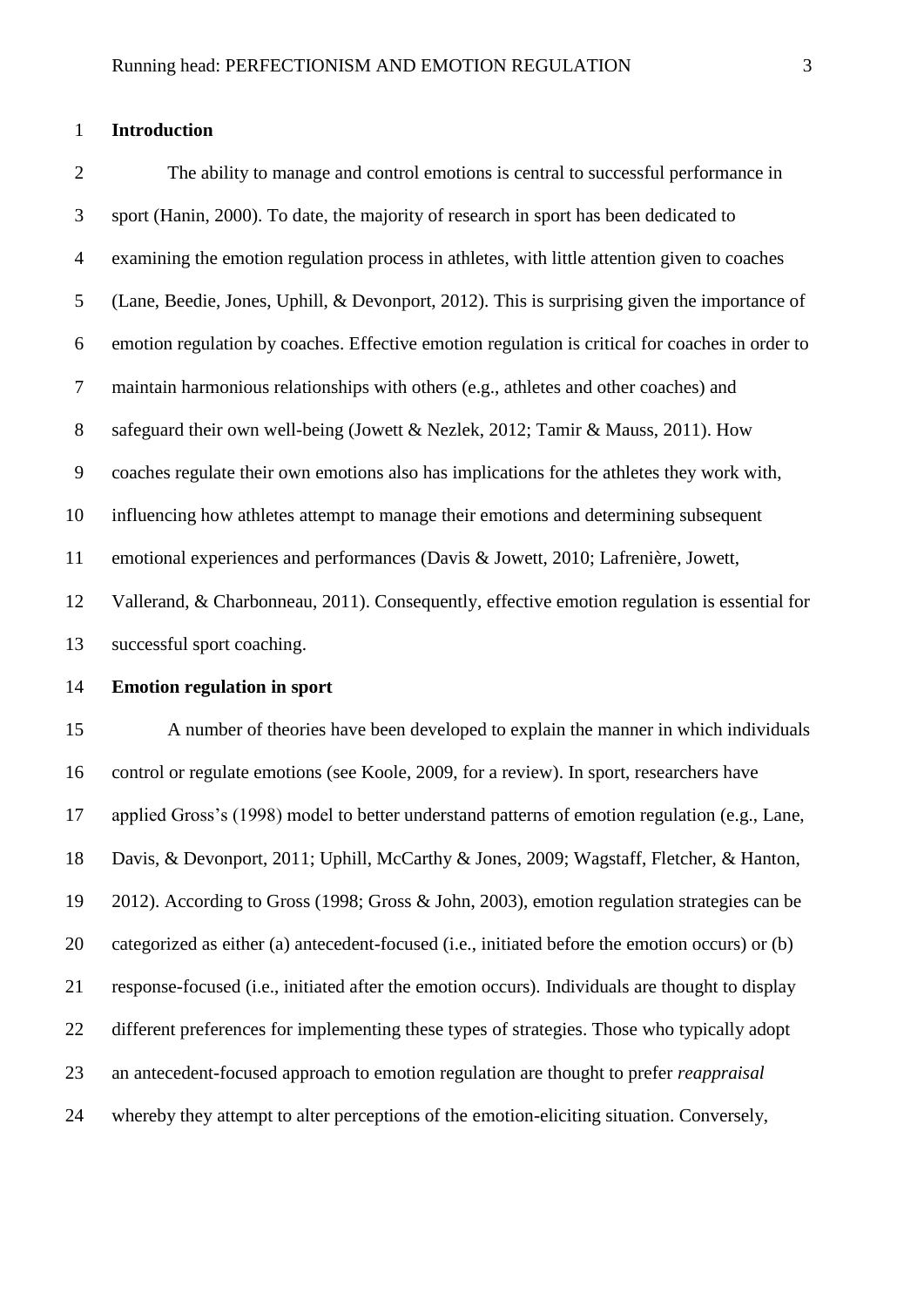individuals who typically employ response-focused strategies are inclined to utilise *suppression* in an effort to inhibit ongoing emotion-expressive behaviour.

 Whether efforts to regulate emotion are successful is the result of a complex interaction between personal and situational factors (Optiz, Gross, & Urry, 2012). Therefore, in some circumstances emotion regulation strategies may be instrumental in goal pursuit but in other circumstances the same strategies may be detrimental (Tamir, 2009). In this sense, no emotion regulation strategy is inherently facilitative or debilitative (Tamir, Chiu & Gross, 2007). This is especially evident in the coaching domain where in order to be effective coaches must be responsive to the multifacted demands of the role (Côté & Gilbert, 2009). These demands include responding to the specific context of the coaching (e.g., elite performance or youth participation) and attempting to employ behaviours which are most appropriate (Sullivan, Paquette, Holt & Bloom, 2012). In addition, they must understand their athletes' emotional experiences and attempt to align their goals and efforts accordingly (Lorimer, 2013). However, this complexity aside, research suggests that when utilised regularly some emotion regulation strategies are more likely to contribute to positive outcomes, whereas others are more likely to contribute to negative outcomes. This is evident for a range of emotion regulation strategies, such as rumination, problem-solving, and avoidance (see Aldao, Nolen-Hoeksema, & Schweizer, 2010, for a review), and is also the case for expressive suppression and cognitive reappraisal.

 The reasons why habitual utilisation of expressive suppression and cognitive reappraisal contribute to divergent outcomes are described by Gross (1998) and colleagues (Gross & John, 2003; Richards & Gross, 2000). Cognitive reappraisal is associated with early intervention in the emotion-generative process and allows not only modification of feelings but also behaviours. Consequently, it provides greater opportunity to effectively regulate positive and negative emotions. By contrast, expressive suppression is associated with much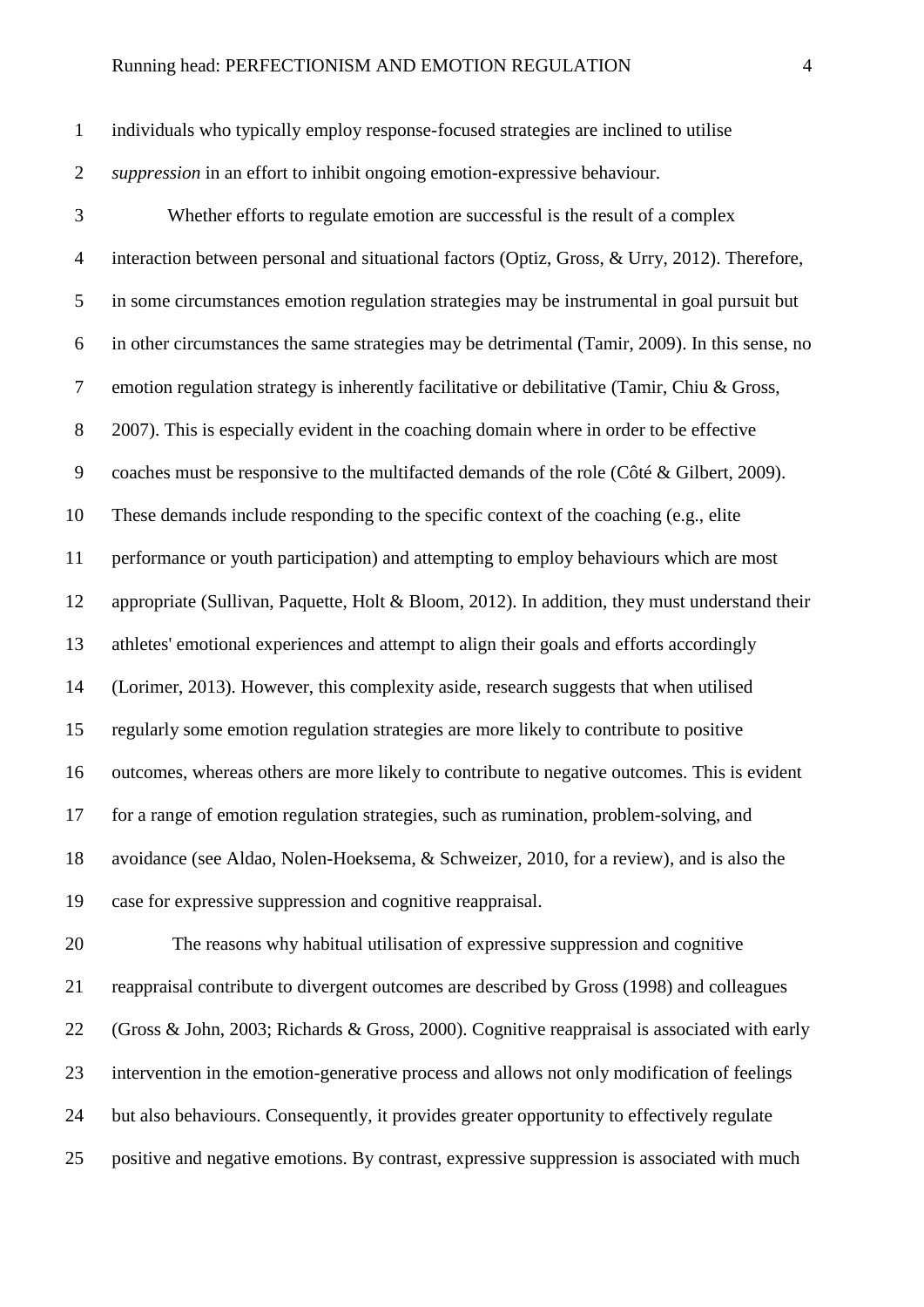later intervention in the emotion-generative process, providing a means of altering behaviour but having a limited influence on the feelings experienced. Utilising expressive suppression means enduring emotion requires ongoing effortful management and, because emotions remain hidden, can create a sense of inauthentic relations with others. In support of this perspective, research in this area has found that expressive suppression consistently contributes to negative affective experiences, lower general well-being, and poorer interpersonal functioning, and cognitive reappraisal has opposite effects (Gross, 1998; Gross & John, 2003; Richards & Gross, 2000).

 Individual differences in emotion regulation can also be measured in relation to specific emotions, such as anger. Anger is an emotion consisting of feelings that range from mild irritation to intense fury and rage (Spielberger, 1999). Drawing on early research (e.g., Funkenstein, King, & Drolette, 1954), Spielberger (1999) describes how feelings of anger can be directed toward the self (*anger-in*) and directed outwards towards others or the environment (*anger-out*). The frequency of inward and outward expression has different intrapersonal and interpersonal effects that impact upon individuals' health and relationships (Iyer, Korin, Higginbotham, & Davidson, 2010; Van Kleef, 2009). Importantly, the failure to regulate or control anger is associated with an adverse impact on health and performance (Haukkala, Konttinen, Laatikainen, Kawachi, & Uutela, 2010; Robazza & Bortoli, 2007). Therefore, due to the greater flexibility that the ability to regulate anger affords, regardless of its guise, higher levels of control over anger provides greater capacity for anger regulation (Bresin & Robinson, in press; Ruiz & Hanin, 2011).

 The importance of the emotion regulation strategies discussed (viz. anger directed inwards and outwards, cognitive reappraisal and expressive suppression) in sport and coaching, in particular, are evident in research in this area. Anger is a common emotion in sport and is one of the more frequent emotions observed in coaches (Keegan, Harwood,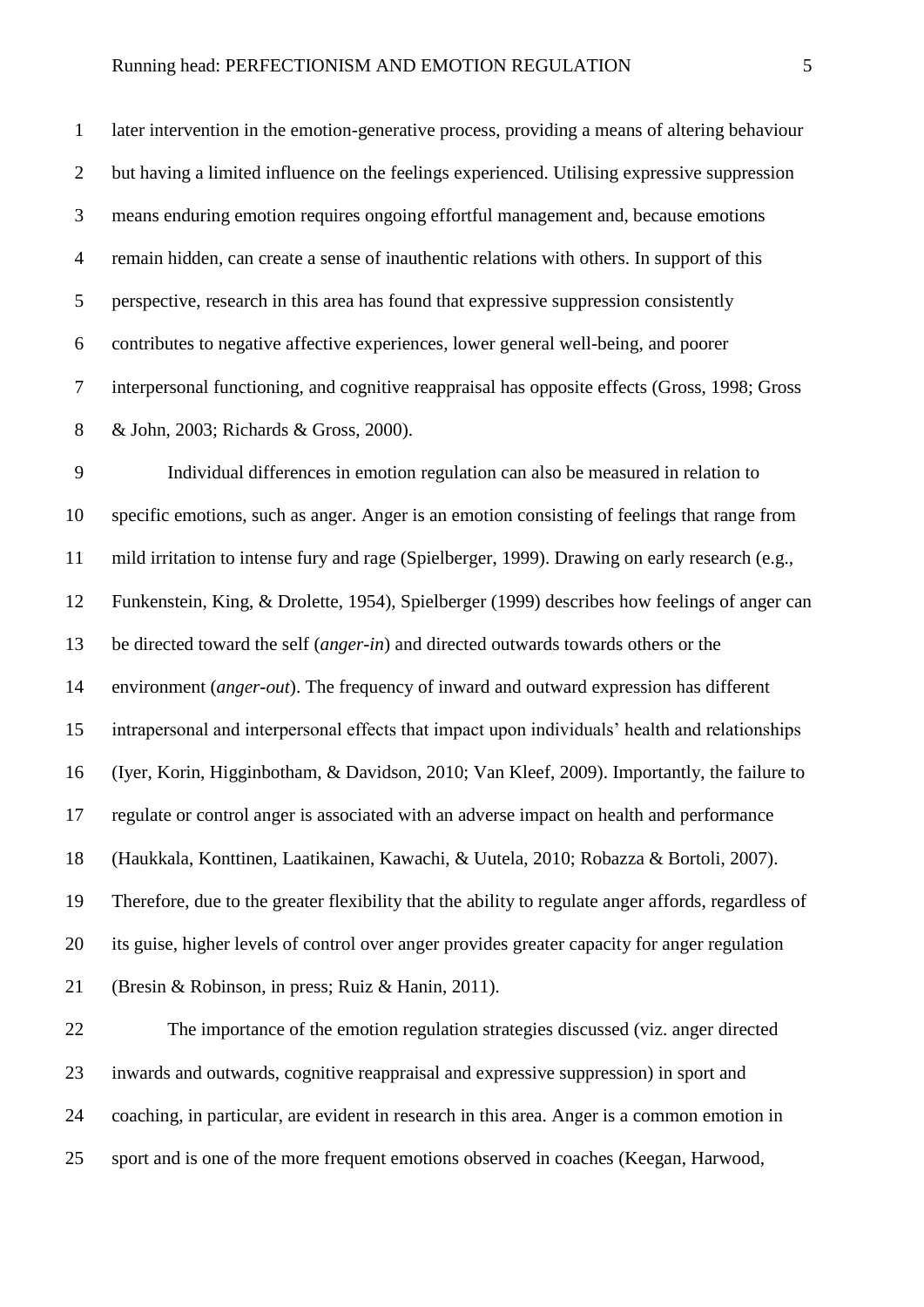Spray, & Lavalee, 2009; Kerr & Stirling, 2012; Omli & LaVoi, 2009). Similarly, although studied less, the use of reappraisal and suppression has been found to be used extensively in sport organisations to negotiate interpersonal relationships (Wagstaff et al., 2012). The use of these strategies have also been found to predict a range of outcomes in sport, such as athletic performance and the emotional experiences of athletes (e.g., Davis, Woodman, & Callow, 2010; Uphill, Lane & Jones, 2012). As yet, the use of these strategies among coaches has received comparatively little attention. However, research does suggest that these strategies are likely to be important in terms of a coach's ability to manage their own emotions, the emotions of their athletes, and their overall effectiveness as a leader (Davis, 2011; Haver, Akerjordet & Furunes, 2013).

#### **Multidimensional perfectionism in sport**

 One factor that may influence the emotion regulation strategies adopted by coaches is perfectionism. Perfectionism is an achievement related personality trait that includes a combination of a commitment to exceedingly high standards and self-critical evaluative tendencies (Frost, Marten, Lahart, & Rosenblate, 1990; Hewitt & Flett, 1991). A number of models and measures have been developed to capture features of perfectionism (see Enns & Cox, 2002, for a review). While the specific content of these models differ, factor-analytical studies indicate they typically include sub-dimensions of perfectionism that measure one of two broad dimensions (e.g., Cox, Enns, & Clara, 2002; Frost, Heimberg, Holt, Mattia, & Neubauer, 1993). The first is *personal standards perfectionism* (PSP) which has been defined as the self-oriented tendency to set and strive for exceptionally high standards (Gaudreau & Thompson, 2010). The second is *evaluative concerns perfectionism* (ECP) which has been defined as a socially prescribed tendency to perceive that others are exerting pressure to be perfect with additional harsh self-evaluation and self-doubt regarding one's capacity to meet those standards (Gaudreau & Thompson, 2010).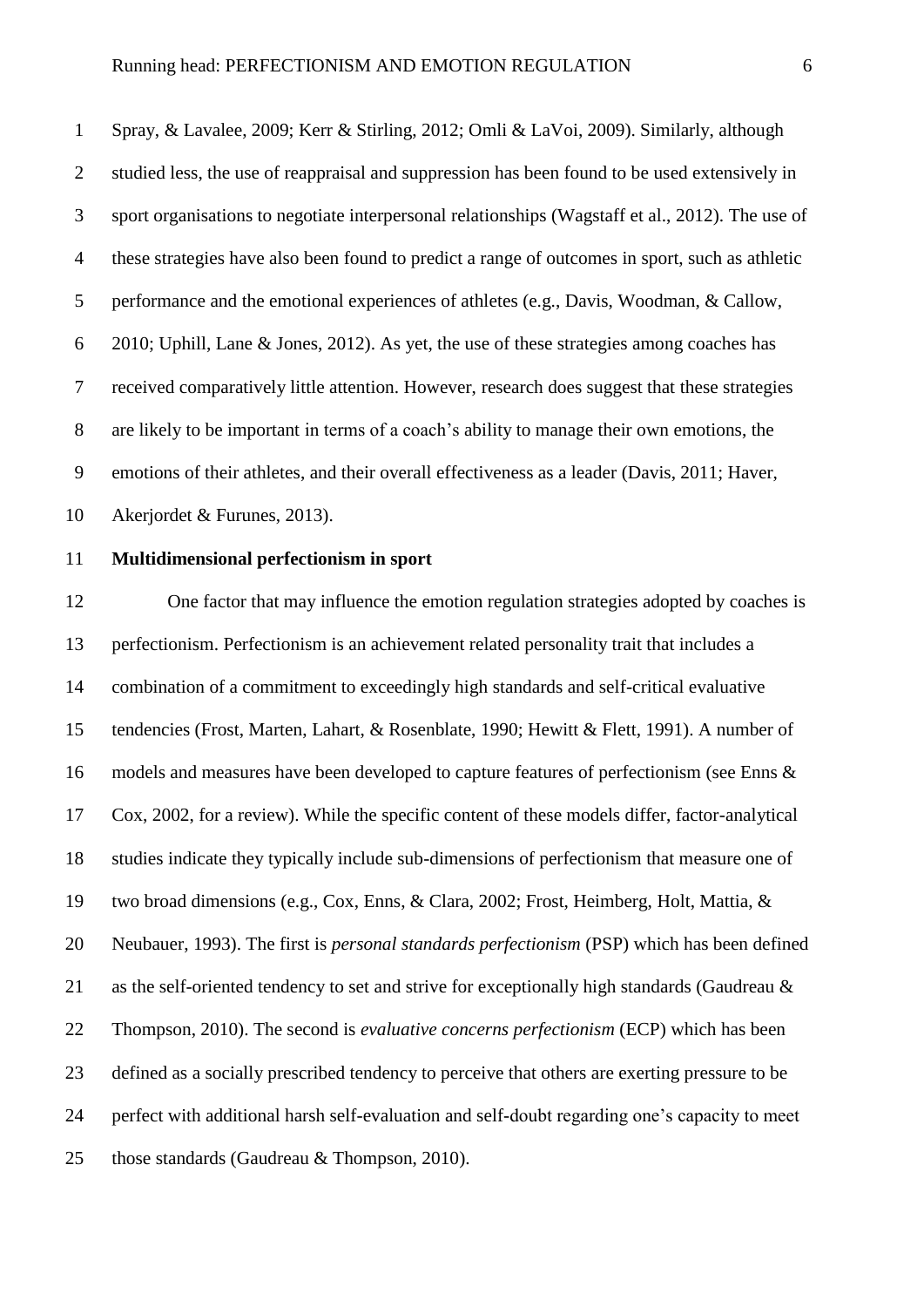These two dimensions have divergent effects across a wide range of outcomes (see Gotwals, Stoeber, Dunn, & Stoll, 2012, and Stoeber & Otto, 2006, for reviews). In sport, this has been found to be the case for various patterns of cognition (e.g., attributions for success and failure), affect (e.g., anger), and behaviour (e.g., performance) exhibited by athletes and more recently coaches (e.g., burnout; Tashman, Tenenbaum, & Eklund, 2010). Of note here is that these effects extend to emotion regulation. Outside of sport, evaluative concerns perfectionism has been found to contribute to a reliance on response-focused strategies, including higher levels of expressive suppression and lower levels of cognitive reappraisal (e.g., Bergman, Nyland, & Burns, 2007; Flett, Hewitt, & De Rosa, 1996; Hewitt et al., 2002). There is also evidence that evaluative concerns perfectionism is a source of greater anger reactivity for athletes, alluding to poorer control of the emotion (e.g., Dunn, Gotwals, Causgrove Dunn, & Syrotuik, 2006; Vallance, Dunn, & Causgrove Dunn, 2006). In contrast, evidence is more mixed in terms of personal standards perfectionism. Specifically, research suggests it is influential in terms of wider coping processes (e.g., Gaudreau & Antl, 2008) but may be comparatively less important in terms of emotion regulation as it has been found to be unrelated to general emotion regulation strategies and those specific to anger (e.g., Bergman et al., 2007; Flett et al., 1996; Hewitt et al., 2002).

#### **The 2 × 2 model of dispositional perfectionism**

 One of the recent developments in this area is that researchers have begun to examine the interplay between the two dimensions of perfectionism. Impetus for doing so has been 21 provided by the  $2 \times 2$  model of dispositional perfectionism (Gaudreau & Thompson, 2010; Gaudreau, 2013). This model emphasizes the notion that the two broad dimensions of perfectionism coexist within each individual to varying degrees. As described by Gaudreau and colleagues, the within-person combinations are operationalized in four combinations or subtypes: pure personal standards perfectionism (high PSP/low ECP), pure evaluative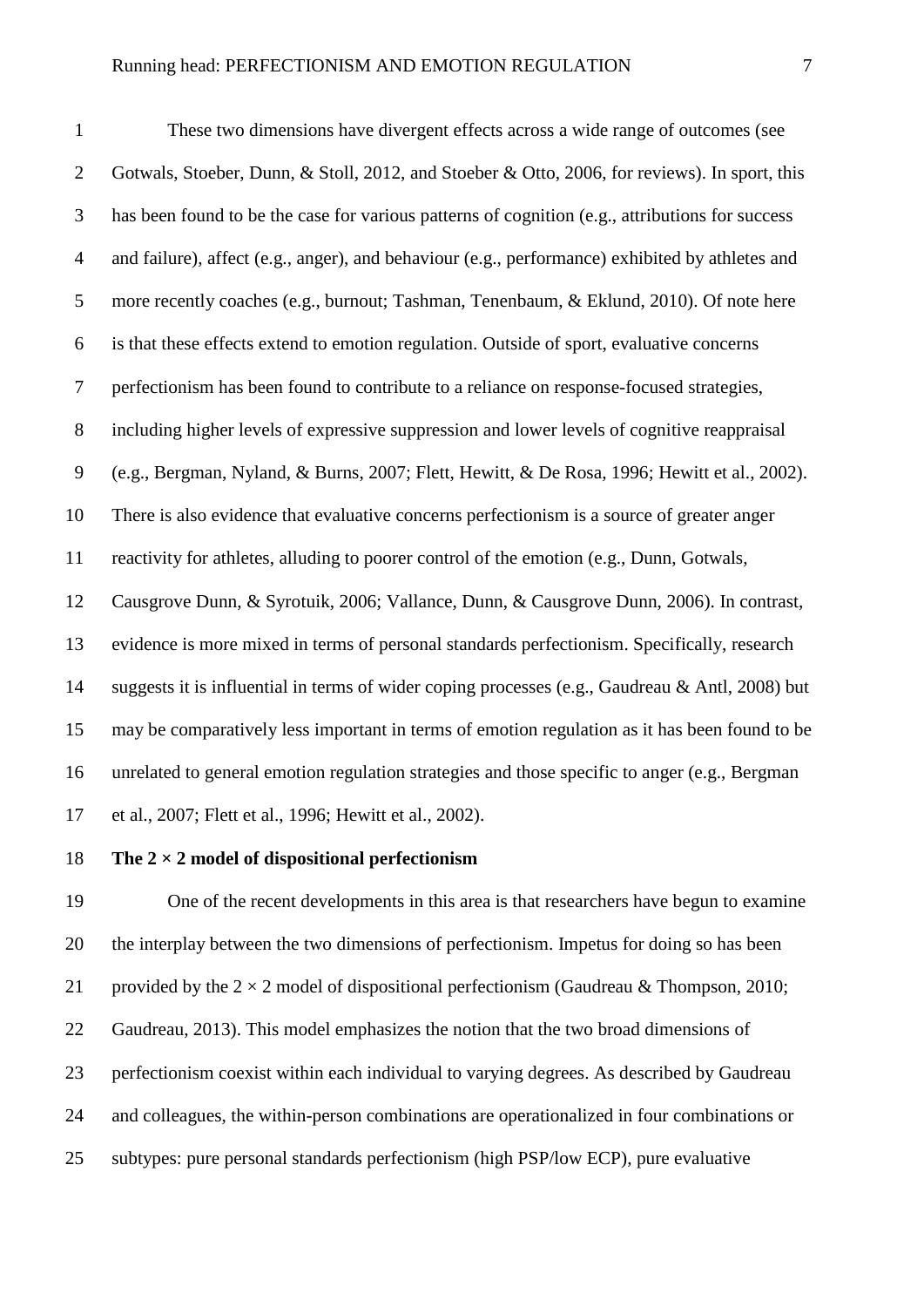concerns perfectionism (low PSP/high ECP), mixed perfectionism (high PSP/high ECP), and non-perfectionism (low PSP/low ECP). These are not considered directly observable categories, but are latent entities that are inferred conceptually and statistically. The subtypes are purported to reflect varying degrees of internalisation (internal regulated versus external regualted). Pure personal standards perfectionism is a uniquely personally oriented subtype (internally regulated), whereas pure evaluative concerns perfectionism is a subtype derived from social pressure (non-internalised or externally regulated). Mixed perfectionism includes both perceived pressure from others to strive toward perfection and personal endorsement of these standards (partially internally regulated). Finally, non-perfectionism does not include perceptions of social pressure or have any personal endorsement of setting or pursuing perfectionist standards.

 Within organismic theories of motivation, internalisation is a process whereby activities can be more or less integrated in to one's self-concept and corresponds with better or worse psychological adjustment (see Deci & Ryan, 2008, for further details). This is reflected in the expected differences between subtypes in functional outcomes which are formalised in 4 hypotheses. The first hypothesis focuses on whether pure personal standards perfectionism is healthier (h1a) or unhealthier (h1b) in comparison to non-perfectionism (with no difference offering inconclusive evidence for both, hypothesis h1c). In doing so, it addresses a debate regarding the valence of pure personal standards perfectionism and its subsets (see Flett & Hewitt, 2006). The second and third hypotheses relate to the supposition that as pure evaluative concerns perfectionism is the only fully externally regulated subtype it should be to the least healthy relative to other subtypes. This is tested through comparison with non-perfectionism (h2) and mixed perfectionism (h3). Hypothesis 3 also tests a key tenet 24 of the  $2 \times 2$  model which is that the presence of internally regulated dimensions of perfectionism (personal standards perfectionism) may attenuate the influence of externally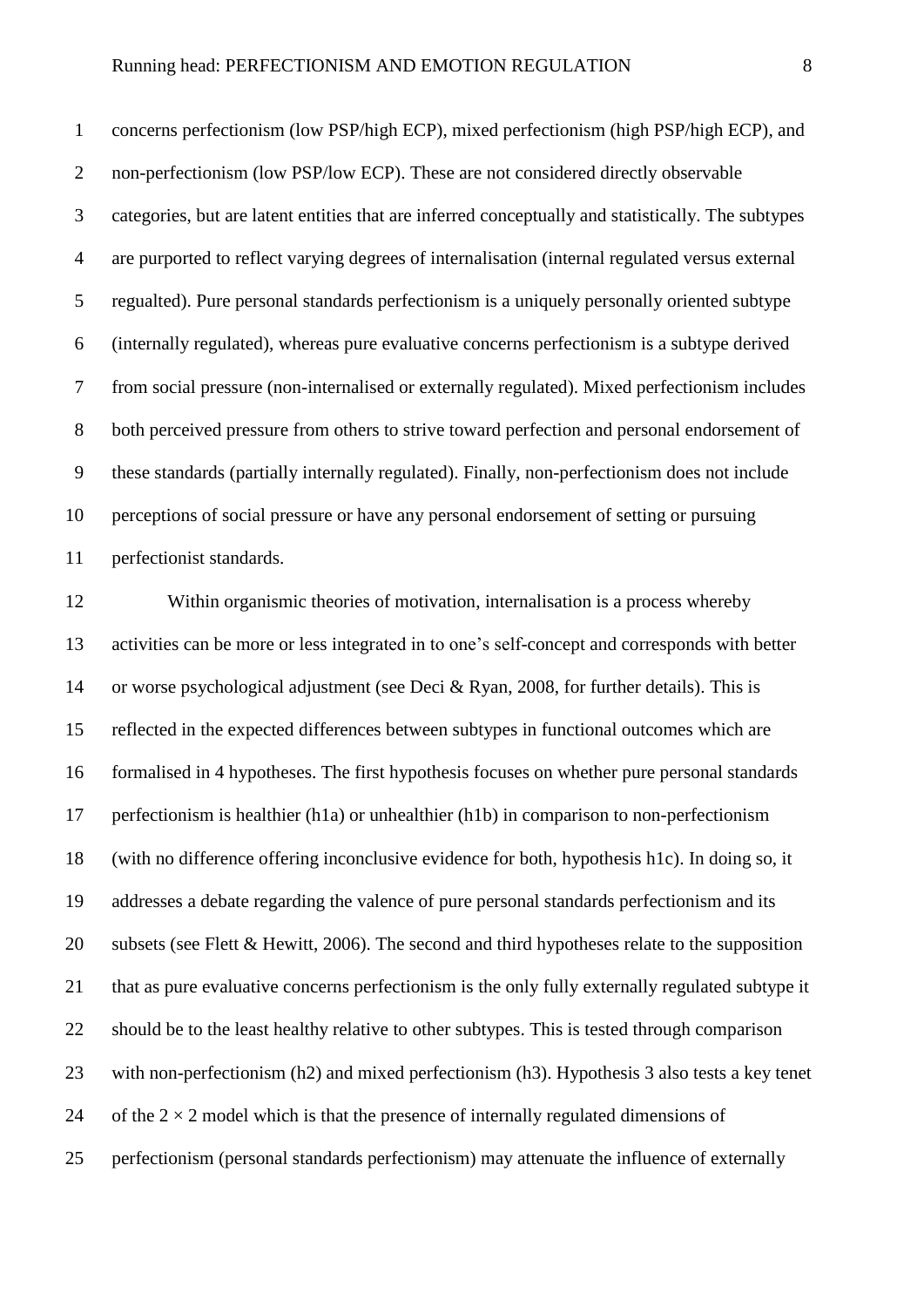| $\mathbf{1}$   | regulated dimensions of perfectionism (evaluative concerns perfectionism). The fourth              |
|----------------|----------------------------------------------------------------------------------------------------|
| $\overline{2}$ | hypothesis is that mixed perfectionism, a partially internalised subtype of perfectionism,         |
| $\mathfrak{Z}$ | should be associated with poorer adjustment in comparison to pure personal standards, an           |
| $\overline{4}$ | internally regulated subtype of perfectionism (h4).                                                |
| 5              | A small number of studies have examined the $2 \times 2$ model (Cumming & Duda, 2012;              |
| 6              | Douilliez & Lefèvre, 2011; Gaudreau, 2012; Gaudreau & Thompson, 2010; Gaudreau &                   |
| $\tau$         | Verner-Filion, 2012; Hill, 2013). These have typically offered some support for its                |
| $8\,$          | hypotheses. Of especial relevance here is that subtypes derived using the broad dimensions of      |
| $\mathbf{9}$   | perfectionism have been found to correspond with varying emotional experiences in a manner         |
| 10             | that supports consideration of the subtypes (Gaudreau & Thompson, 2010; Hill, 2013). For           |
| 11             | instance, Gaudreau and Thompson (2010) found support for the hypotheses of the model               |
| 12             | when assessing differences between subtypes in terms of general positive affect (h1a, h2, h3,      |
| 13             | and h4) and negative affect (h1c, h2, h3, and h4). More recently, Hill (2013) reported similar     |
| 14             | findings when assessing an affective component of athlete burnout, emotional and physical          |
| 15             | exhaustion (h1c, h2, and h4). Research has yet to examine how subtypes of perfectionism            |
| 16             | influence emotion regulation. However, the differences between them in terms of emotional          |
| 17             | experiences alludes to variation consistent with the $2 \times 2$ model, with the presence of high |
| 18             | evaluative concerns perfectionism corresponding with greater use of emotion regulation             |
| 19             | strategies typically associated with more negative affective experiences (e.g., higher             |
| 20             | expressive suppression, lower cognitive reappraisal, and lower control of anger). The current      |
| 21             | study examines this possibility and in doing so provides a further test of the hypotheses of the   |
| 22             | $2 \times 2$ model.                                                                                |

 In summary, the purpose of the current study was to examine whether subtypes of perfectionism among coaches were associated with variation in the use of emotion regulation 25 strategies. In doing so, the hypotheses of the  $2 \times 2$  model of dispositional perfectionism were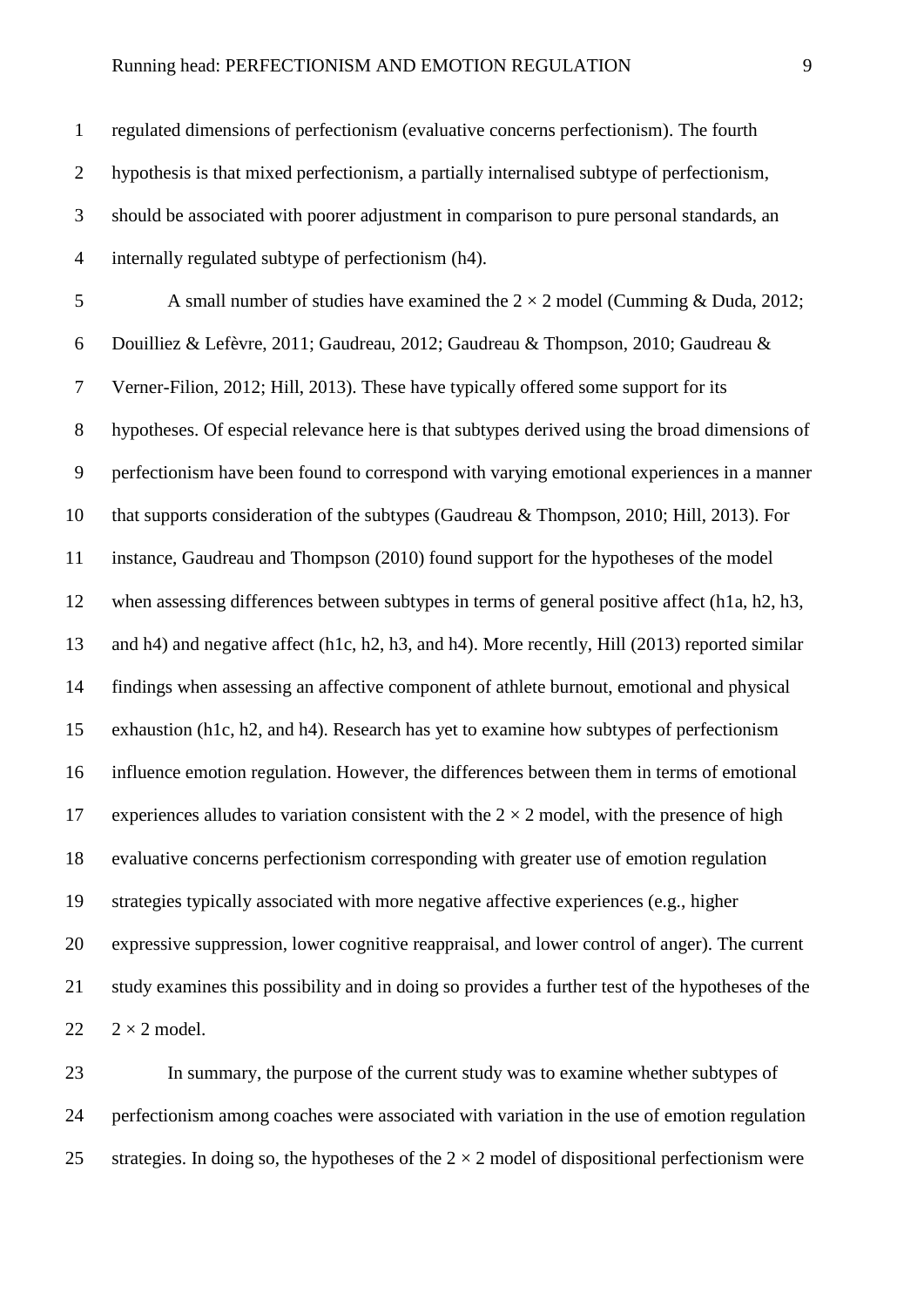tested in relation to expressive suppression, cognitive reappraisal, and control of anger (directed inwards and outwards). The first hypothesis was that pure personal standards perfectionism would be associated with lower expressive suppression, higher cognitive reappraisal, and higher control of anger than non-perfectionism (hypothesis 1a). The second and third hypotheses were that pure evaluative concerns perfectionism would be associated with the highest level of expressive suppression and lowest levels of cognitive reappraisal and control of anger (hypothesis 2 is in comparison to non-perfectionism and hypothesis 3 is in comparison to pure evaluative concerns perfectionism). The fourth hypothesis was that mixed perfectionism would be associated with higher expressive suppression, lower cognitive reappraisal, and lower control of anger than pure personal standards perfectionism (hypothesis 4).

#### **Method**

#### **Participants**

 Two-hundred and thirty-eight coaches in the UK took part in the study (age *M* = 23.92, *SD* = 10.32, range 18 to 69, males = 177, females = 61). They were recruited via advertisements sent to sport organisations and from current coaches pursuing further education on sport coaching degree programmes. Coaches came from a range of individual and team sports (e.g., football, rugby, athletics, and swimming). On average, they had 19 coached for 4.31 years  $(SD = 5.45)$  and were currently coaching 4.44 hours per week  $(SD = 5.45)$  4.43). They reported a range of coaching qualifications, the most common were level 1 and 21 level 2 national governing body qualifications (level 1  $n = 118$  and level 2  $n = 53$ ). A small 22 number reported no formal coaching qualifications  $(n = 14)$ . Coaches completed a standardized multi-section questionnaire containing measures of the constructs of interest in either hardcopy or electronic format.

#### **Instruments**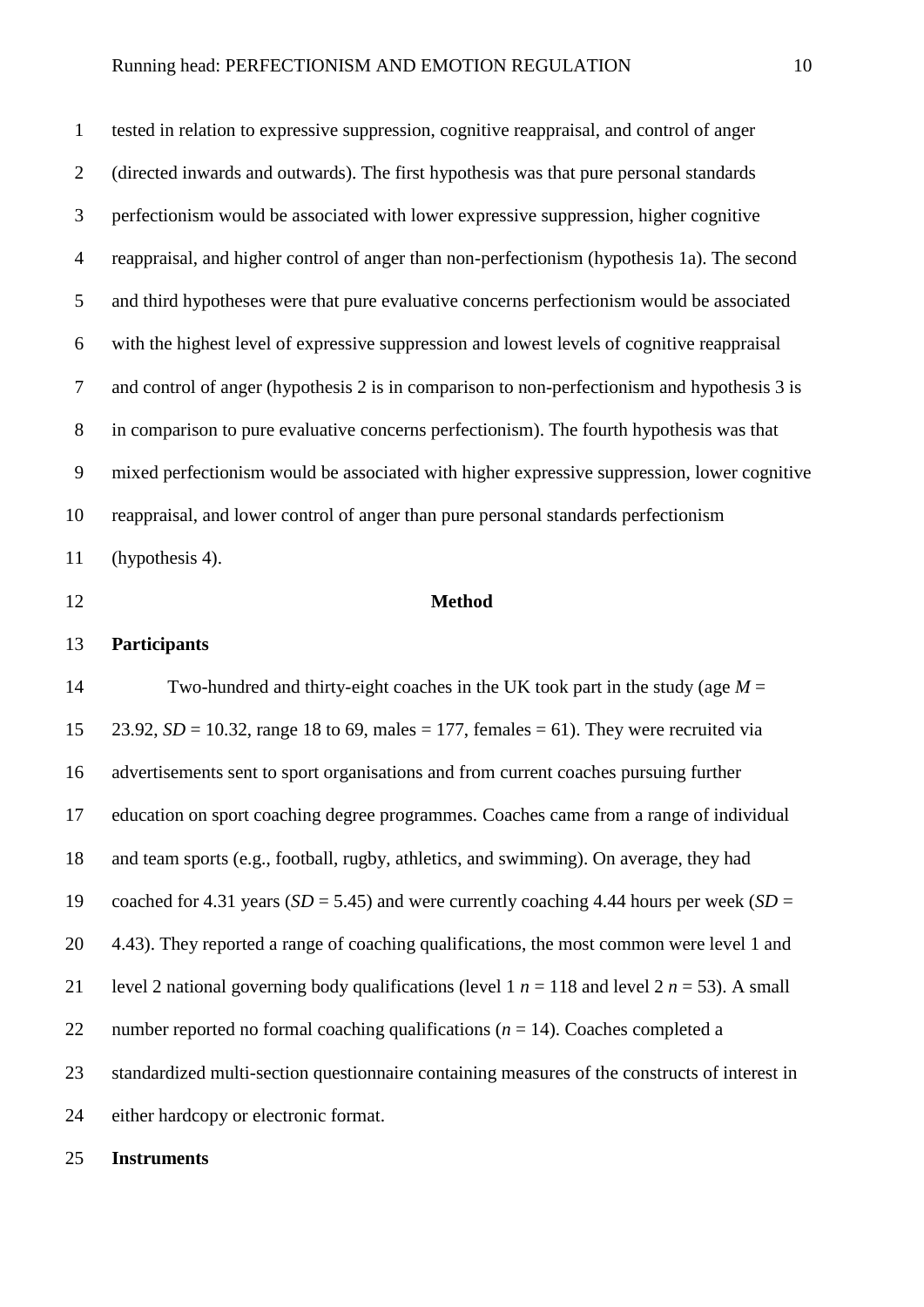| $\mathbf{1}$   | <b>Perfectionism.</b> The broad dimensions of perfectionism were assessed using the brief             |
|----------------|-------------------------------------------------------------------------------------------------------|
| $\overline{2}$ | versions of Hewitt and Flett's (1991; H-MPS) and Frost et al's (1990; F-MPS)                          |
| 3              | Multidimensional Perfectionism Scales (Cox et al., 2002). For the brief H-MPS participants            |
| 4              | were asked to respond to general statements concerning their "personal characteristics and            |
| 5              | traits" on a 7-point Likert scale ( $1 = strongly\ disagree$ to $7 = strongly\ agree$ ). Three 5-item |

subscales are included on the instrument of which two were used in the current study: self-

oriented perfectionism (SOP: e.g., "I am perfectionistic in setting my goals.") and socially

8 prescribed perfectionism (SPP: e.g., "I feel that people are too demanding of me."). Evidence

to support the validity and reliability of this instrument has been provided by Cox et al.

 (2002). This includes assessment of factor structure (confirmatory factor analysis) and 11 internal reliability in both student and clinical samples (SOP  $\alpha$  = .84 and SPP  $\alpha$  = .85). The 12 shortened subscales are strongly related to the original subscales (SOP  $r = .95$  and SPP  $r =$ .94; Cox et al., 2002).

 For the shortened version of Frost et al.'s (1990) Multidimensional Perfectionism Scale (Cox et al., 2002) participants were also asked to respond to general statements concerning their "personal characteristics and traits" on a 5-point Likert scale (1 = *strongly disagree* to 5 = *strongly agree*). The instrument contains four subscales of which four were used in the current study: personal standards (PS; 5-items, e.g., "I set higher goals than most people."), concern over mistakes (COM; 5-items, e.g., "If I fail partly, it is as bad as being a complete failure."), doubts about actions (DAA; 4-items, e.g., "I usually have doubts about the simple everyday things I do."), and parental pressure (PP; 5-items, e.g., "I never felt like I could meet my parents' standards."). Evidence to support the validity and reliability of the instrument has been provided by Cox et al. (2002) in the form of assessing factor structure 24 (confirmatory factor analysis) and internal consistency ( $\alpha$  = .63 to .90). The subscales of the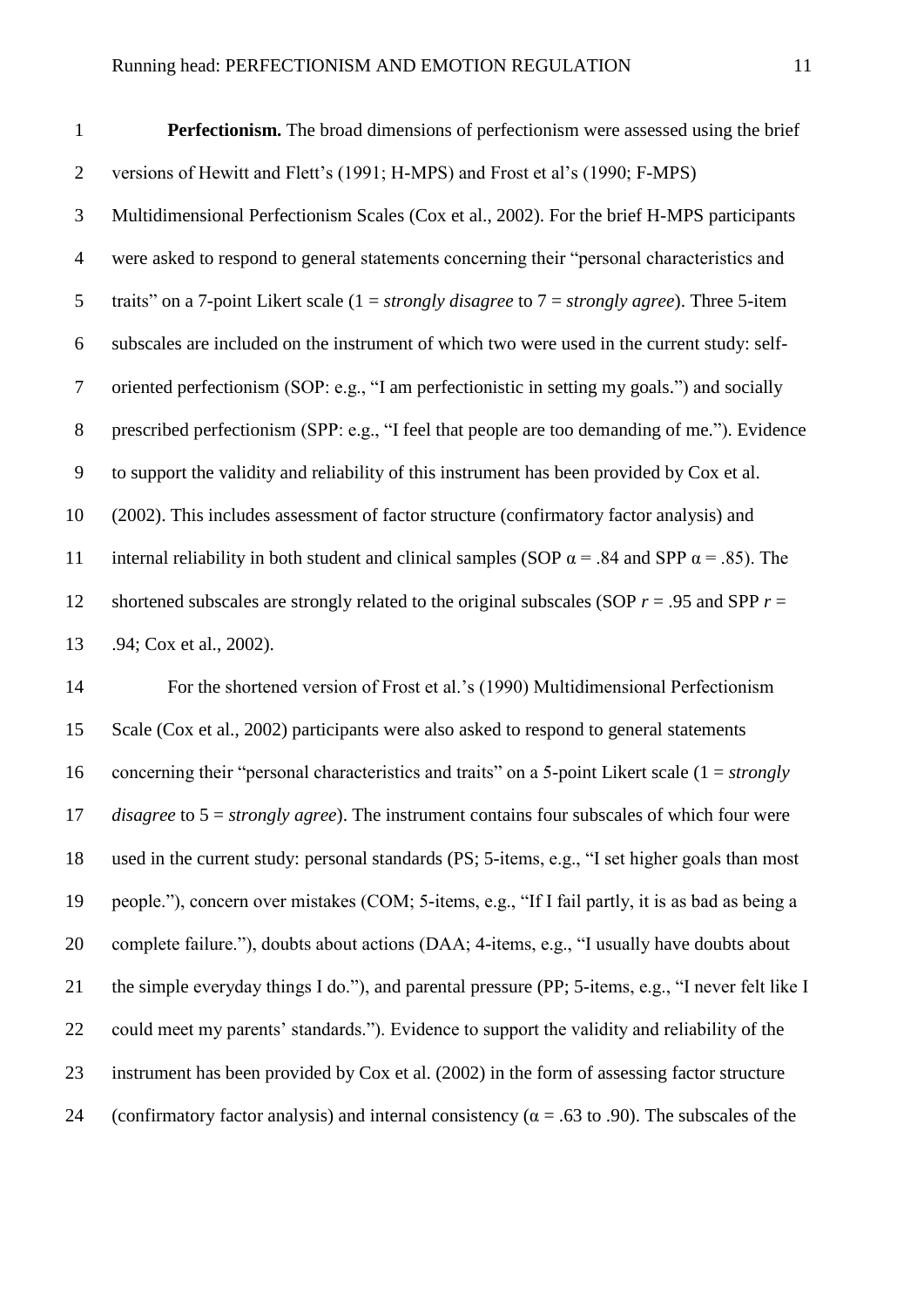shortened version are also highly correlated with the originals (*r* = .87 to .98) but have the advantage of better factor structure (see Cox et al., 2002).

3 With the aim of building directly upon existing research testing the  $2 \times 2$  model using the broad dimensions of perfectionism (Douilliez & Lefèvre, 2011; Gaudreau & Thompson, 2010; Hill, 2013), self-oriented perfectionism and personal standards were used to create a personal standards perfectionism (PSP) composite and socially prescribed perfectionism, concern over mistakes, doubts about action, and parental pressure were used to create an evaluative concerns perfectionism (ECP) composite. This was calculated by standardizing the subscale scores so that each carried equal weight and then adding them together. This model was assessed in the current study by confirmatory factor analysis using AMOS version 19.0 (Arbuckle, 2010) with maximum likelihood estimation. Specifically, a model was tested that included standardized subscale scores as indicators of two related latent factors (viz. PSP and 13 ECP). This model was considered to be acceptable:  $\chi^2$  (8) = 47.26, CFI = .90, TLI = .82, RMSEA = .15, 90% CI = .11 to .19, SRMR = .08, and all standardized factor loadings  $\geq .44$ .<sup>1</sup> **Emotion regulation.** The Emotion Regulation Questionnaire (Gross & John, 2003) was used to assess individual differences in the typical use of cognitive reappraisal and expressive suppression to regulate emotion. This asked participants to respond to questions with reference to emotional aspects of their life on a 7-point Likert scale (1 = *strongly disagree* to 7 = *strongly agree*). The cognitive reappraisal subscale contains 6-items that capture the tendency to alter perceptions of the emotion-eliciting situation in a way that changes its emotion impact (e.g., "When I want to feel more positive emotion (such as joy or amusement), I change what I'm thinking about."). The expressive suppression subscale contains 4-items that capture the tendency to inhibit on-going emotion-expressive behaviour (e.g., "I control my emotions by not expressing them."). Evidence to support the validity and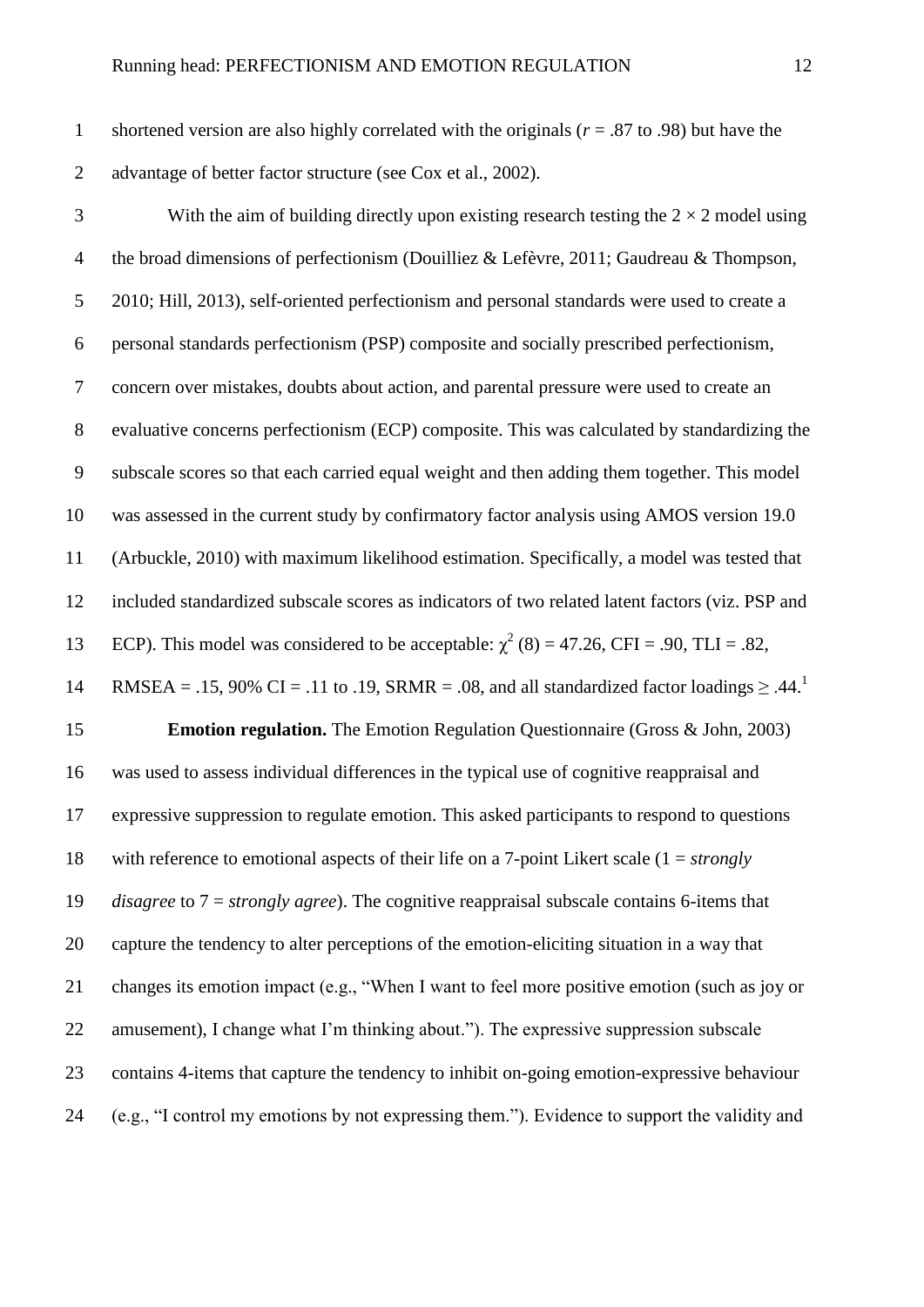| $\mathbf{1}$   | reliability of the instrument has been provided by Gross and John (2003). This includes               |
|----------------|-------------------------------------------------------------------------------------------------------|
| $\overline{2}$ | factorial structure (confirmatory factor analysis) and internal consistency ( $\alpha$ = .68 to .76). |
| 3              | <b>Control of anger.</b> Control of anger was measured using two subscales from the State-            |
| $\overline{4}$ | Trait Anger Expression Inventory-2 (STAXI-2; Spielberger, 1999). Participants were asked              |
| 5              | how they "generally react when angry or furious" and responded on a 4-point Likert scale (1)          |
| 6              | $=$ almost never to $4 =$ almost always). These two subscales assess how often individuals            |
| 7              | attempt to control the outward expression of feelings of anger (anger control-out; 8-items,           |
| 8              | e.g. "Control urge to express angry feelings.") and the inward expression of anger by calming         |
| 9              | down or cooling off (anger control-in; 8-items, e.g. "Try to soothe angry feelings.").                |
| 10             | Evidence to support the validity and reliability of the instrument has been provided by               |
| 11             | Spielberger (1999) and others (e.g., Martin & Dahlen, 2005). This includes factorial structure        |
| 12             | (exploratory factor analysis) and internal consistency ( $\alpha$ = .86 to .91).                      |
| 13             | <b>Results</b>                                                                                        |

## **Preliminary analysis**

 Prior to the main analyses, missing value analysis was conducted on the measured variables. There were 224 complete cases and 14 cases with incomplete data. Twelve of the coaches with incomplete data missed 1 item and the remaining 2 missed 2 items. There were 13 unique patterns of missing data that accounted for the missing data of all the participants. To preserve the characteristics of the data and minimise the impact of missing data imputation, missing data was replaced with the mean of the available items from the relevant subscale for that individual (Graham, Cumsille**,** & Elek-Fisk, 2003). Next, variables were screened for univariate and multivariate outliers using procedures outlined by Tabachnick and Fidell (2007). This led to the removal of 11 participants (*n* = 227). Following this procedure, the data was considered to be approximately normally distributed. Assessment of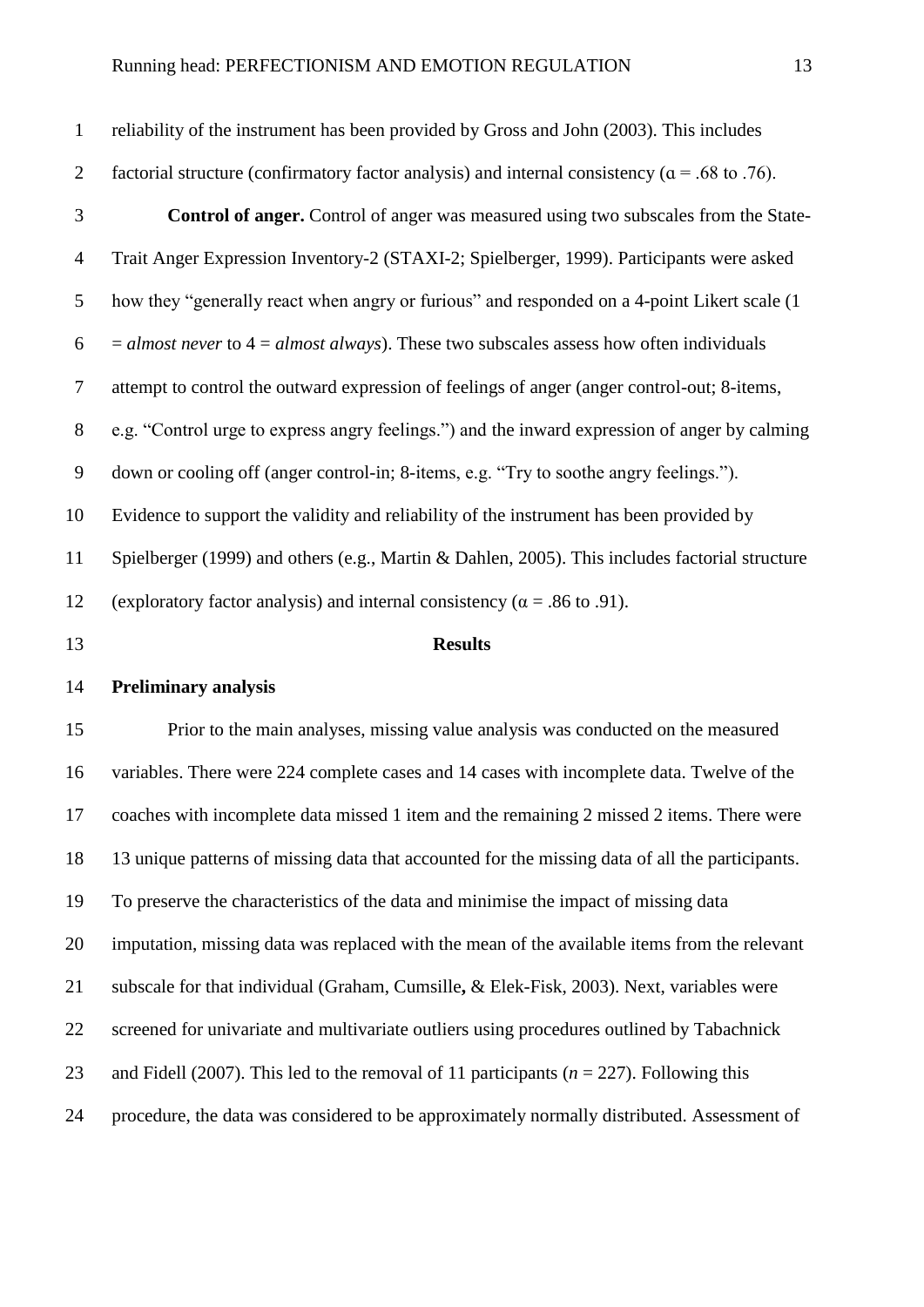1 internal consistency of the subscales (Cronbach's  $\alpha$ ) provided evidence to support their

reliability (see Table 1).

**Descriptive statistics and bivariate correlations**

 Descriptive statistics and bivariate correlations are reported in Table 1. Personal standards perfectionism and evaluative concerns perfectionism were positively correlated. Cognitive reappraisal and expressive suppression were uncorrelated. Anger control-in and anger control-out were positively correlated. Personal standards perfectionism was positively correlated with expressive suppression and cognitive reappraisal but uncorrelated with anger control-in and anger control-out. Evaluative concerns perfectionism was positively correlated with expressive suppression and uncorrelated with other emotion regulation strategies. With the exception of cognitive reappraisal and expressive suppression, the four emotion regulation strategies were typically positively correlated. Correlations among the variables ranged in size from small to large.

#### **Moderated hierarchical regression and simple slopes analyses**

 The tests of the hypotheses were guided by the procedures described by Gaudreau (Gaudreau, 2012; Gaudreau & Thompson 2010). Hierarchical regression was conducted on each of the emotion regulation strategies. In step 1 this included the two perfectionism dimensions (main effects model). In step 2 an interaction term derived from the two dimensions was added (interaction effect model). If the interaction term was not statistically significant the main effects model was interpreted and predicted values for each subtype were plotted and interpreted using the heuristic provided by Gaudreau (2012) which allows for the 22 hypotheses of the  $2 \times 2$  model to be tested using only main effects. If the interaction term was statistically significant, simple slopes were calculated and interpreted (Aiken & West, 1991; Cohen, Cohen, West, & Aiken, 2003). These estimated the relationship between PSP and emotion regulation strategies at low (-1 *SD*) and high (+1 *SD*) levels of ECP (first and second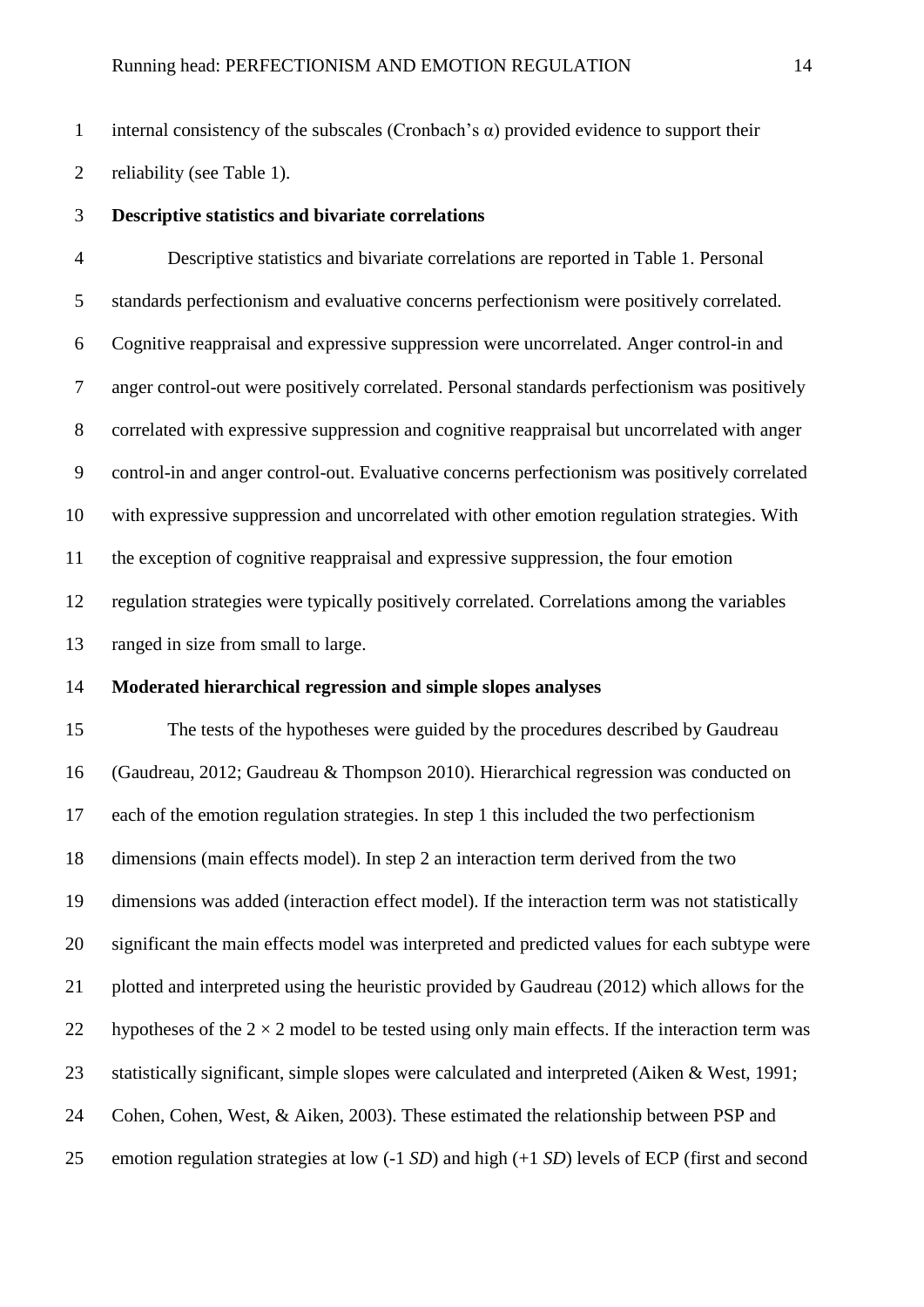simple slopes) and between ECP and emotion regulation strategies at low (-1 *SD*) and high (+1 *SD*) levels of PSP (third and fourth simple slopes). The first simple slope was used to compare the predicted values of non-perfectionism (low PSP/low ECP) with pure personal standards perfectionism (high PSP/low ECP) (hypothesis 1). The second slope was used to compare the predicted values of pure evaluative concerns perfectionism (low PSP/high ECP) and mixed perfectionism (high PSP/high ECP) (hypothesis 3). The third simple slope was used to compare the predicted values of non-perfectionism (low PSP/low ECP) with pure evaluative concerns perfectionism (low PSP/high ECP) (hypothesis 2). The fourth slope was used to compare the predicted values of pure personal standards perfectionism (high PSP/low ECP) and mixed perfectionism (high PSP/high ECP) (hypothesis 4). Results of these analyses are reported in Table 2.

 *Cognitive reappraisal:* The interaction term was not significant for cognitive appraisal so only the main effects model was interpreted. The main effects model was statistically significant and explained 3% of variance in cognitive reappraisal. PSP was a significant positive predictor of cognitive reappraisal and ECP was not a significant predictor of cognitive reappraisal. The pattern of main effects provided support for hypotheses 1a and 3 (Gaudreau, 2012). Specifically, pure PSP was associated with higher cognitive reappraisal than non-perfectionism (in support of hypothesis 1a); pure ECP was associated with lower cognitive reappraisal than mixed perfectionism (in support of hypothesis 3); pure ECP was associated with similar levels of cognitive reappraisal to non-perfectionism (in opposition to hypothesis 2); and mixed perfectionism was associated with similar levels of cognitive reappraisal to pure PSP (in opposition to hypothesis 4). The predicted values for cognitive reappraisal across low (-1 *SD*) and high (+1 *SD*) levels of PSP and ECP are displayed in Figure 1.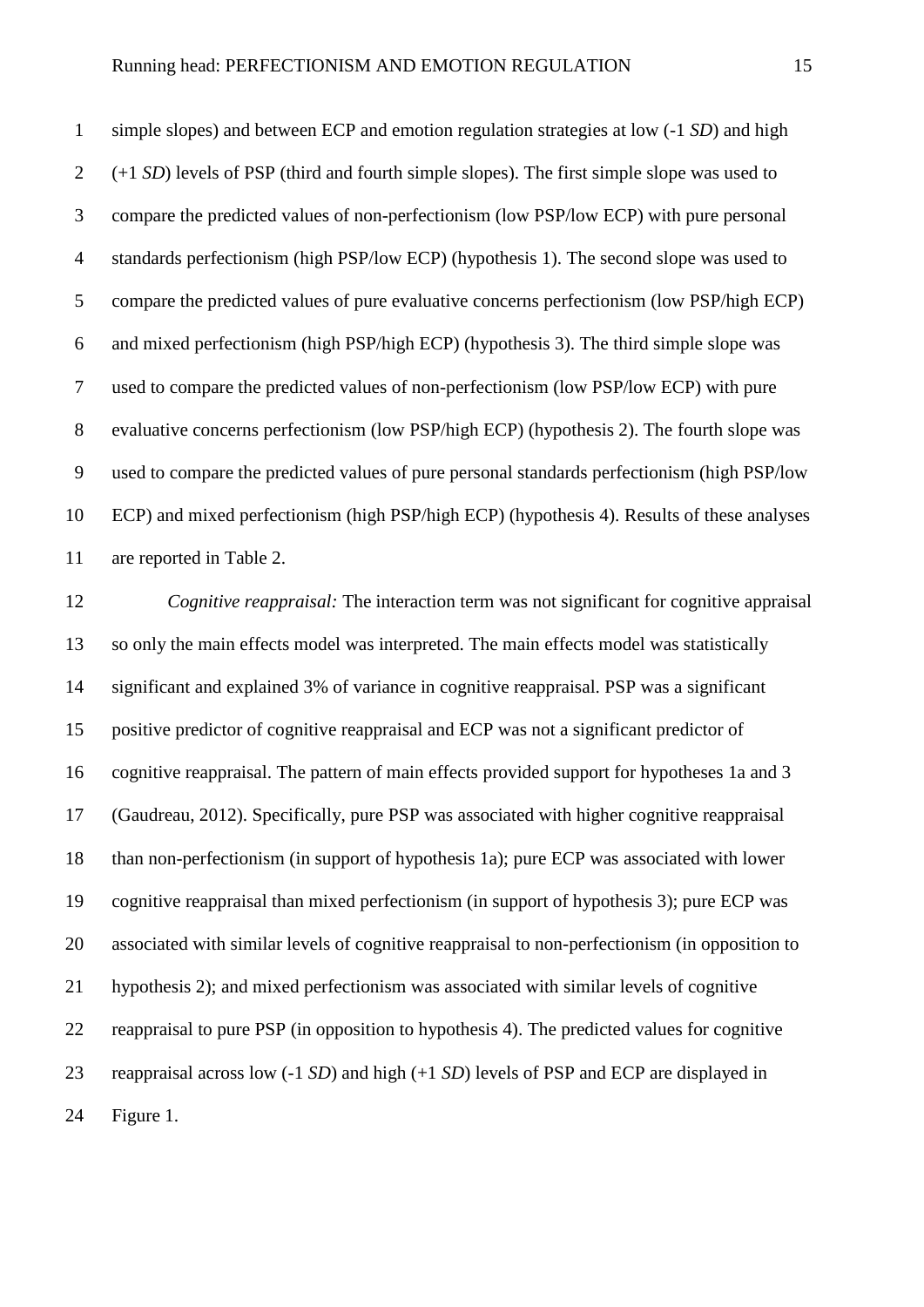| $\mathbf{1}$   | <i>Expressive suppression:</i> The interaction term was statistically significant for                               |
|----------------|---------------------------------------------------------------------------------------------------------------------|
| $\overline{2}$ | expressive suppression so the interaction effect model was interpreted. The interaction effect                      |
| 3              | model explained 13% of variance in expressive suppression in total with 11% accounted for                           |
| $\overline{4}$ | by the main effects and a further 2% by the interaction term. Simple slopes analyses provided                       |
| $\mathfrak{S}$ | support for hypothesis 4 but contradicted hypothesis 3. Specifically, the simple slope of PSP                       |
| 6              | at low levels of ECP was not significant ( $B = 0.02$ , $SE = 0.06$ , $\beta = 0.03$ , $p > .05$ ), indicating that |
| $\tau$         | there was no difference between Pure PSP and non-perfectionism in expressive suppression                            |
| 8              | (aligned with hypothesis 1c). The simple slope of PSP at high levels of ECP was significant                         |
| 9              | $(B = 0.17, SE = 0.06, \beta = .27, p < .01)$ , indicating that Mixed perfectionism was associated                  |
| 10             | with higher expressive suppression than Pure ECP perfectionism (in contradiction to                                 |
| 11             | hypothesis 3). The simple slope of ECP at low levels of PSP was not significant ( $B = 0.05$ , $SE$                 |
| 12             | $= 0.04$ , $\beta = 12$ , $p > 0.05$ ), indicating that Pure ECP was associated with similar levels of              |
| 13             | expressive suppression than non-perfectionism (in opposition to hypothesis 2). The simple                           |
| 14             | slope of ECP at high levels of PSP was statistically significant ( $B = 0.15$ , $SE = 0.04$ , $\beta = 36$ , p      |
| 15             | $\langle .05 \rangle$ , indicating that Mixed perfectionism was associated with higher expressive                   |
| 16             | suppression than Pure PSP (in support of hypothesis 4). The predicted values for expressive                         |
| 17             | suppression across low $(-1 SD)$ and high $(+1 SD)$ levels of PSP and ECP are displayed in                          |
| 18             | Figure 2.                                                                                                           |

 *Anger control-in:* The interaction term was not significant for anger control-in so only the main effects model was interpreted. The main effects model was statistically significant and explained 4% of variance in anger control-in. PSP was a significant positive predictor of anger control-in and ECP was a significant negative predictor of anger control-in. This pattern of main effects provided support for hypotheses 1a 2, 3 and 4 (Gaudreau, 2012). Specifically, pure PSP was associated with higher anger-in than non-perfectionism (in support of hypothesis 1a); pure ECP was associated with lower anger control-in than non-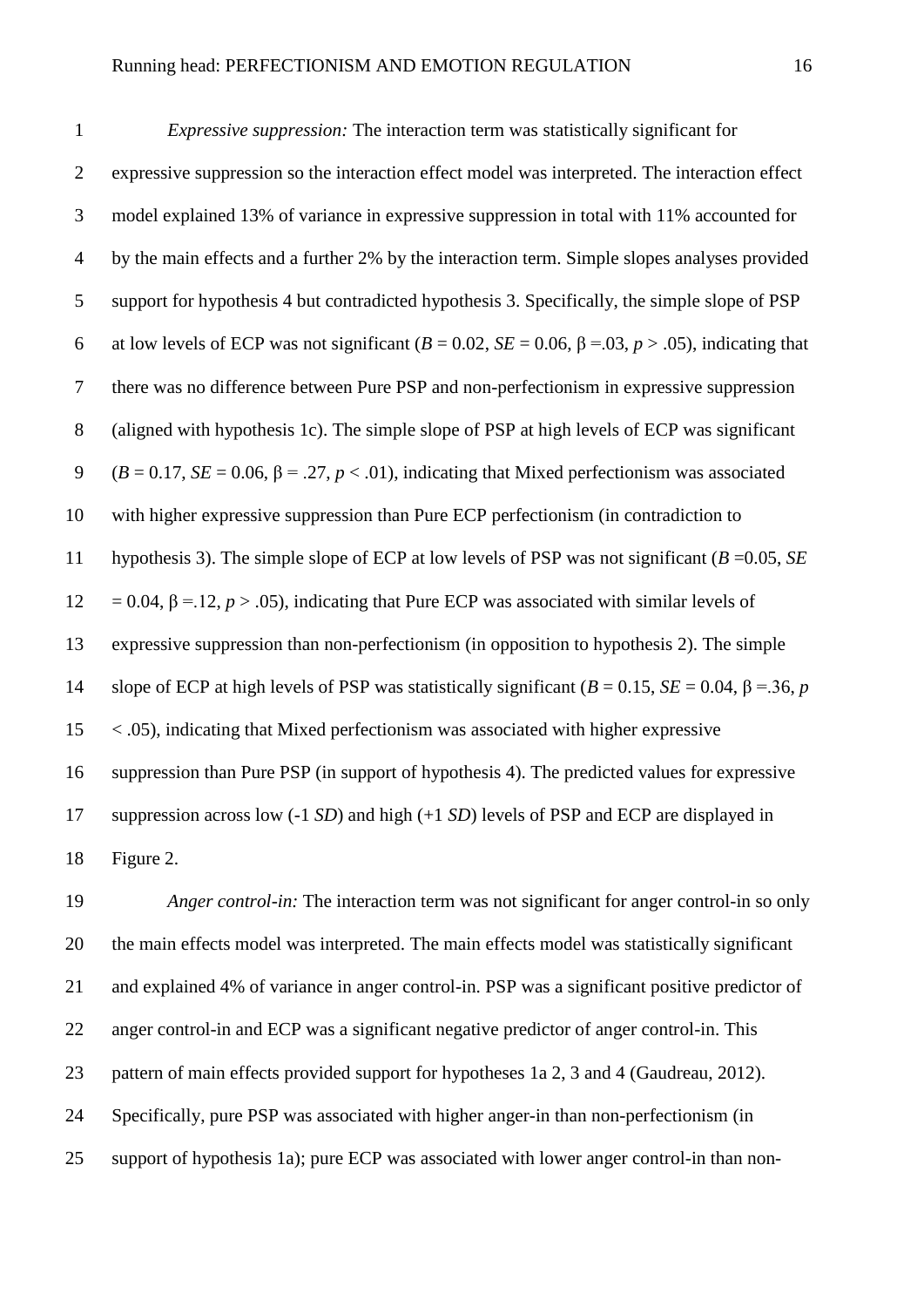perfectionism and mixed perfectionism (in support of hypotheses 2 and 4); and mixed perfectionism was associated with lower levels of anger control-in than pure PSP (in support of hypothesis 3). The predicted values for anger control-in across low (-1 *SD*) and high (+1 *SD*) levels of PSP and ECP are displayed in Figure 3.

 *Anger control-out:* The interaction term was not significant for anger control-in so only the main effects model was interpreted. The main effects model was statistically significant and explained 5% of variance in anger control-out. PSP was a significant positive predictor of anger control-in and ECP was a significant negative predictor of anger control- out. This pattern of main effects provided support for hypotheses 1a 2, 3 and 4 (Gaudreau, 2012). Specifically, pure PSP was associated with higher anger-out than non-perfectionism (in support of hypothesis 1a); pure ECP was associated with lower anger control-out than non-perfectionism and mixed perfectionism (in support of hypotheses 2 and 4); and mixed perfectionism was associated with lower levels of anger control-out than pure PSP (in support of hypothesis 3). The predicted values for anger control-in across low (-1 *SD*) and high (+1 *SD*) levels of PSP and ECP are displayed in Figure 4.

#### **Discussion**

 The purpose of the current study was to examine whether subtypes of perfectionism among coaches were associated with variation in the use of emotion regulation strategies. In 19 doing so, the hypotheses of the  $2 \times 2$  model of dispositional perfectionism were tested. The first hypothesis was that pure personal standards perfectionism would be associated with lower expressive suppression, higher cognitive reappraisal, and higher control of anger than non-perfectionism (hypothesis 1a). The second and third hypotheses were that pure evaluative concerns perfectionism would be associated with the highest level of expressive suppression and lowest levels of cognitive reappraisal and control of anger (hypothesis 2 is in comparison to non-perfectionism and hypothesis 3 is in comparison to pure evaluative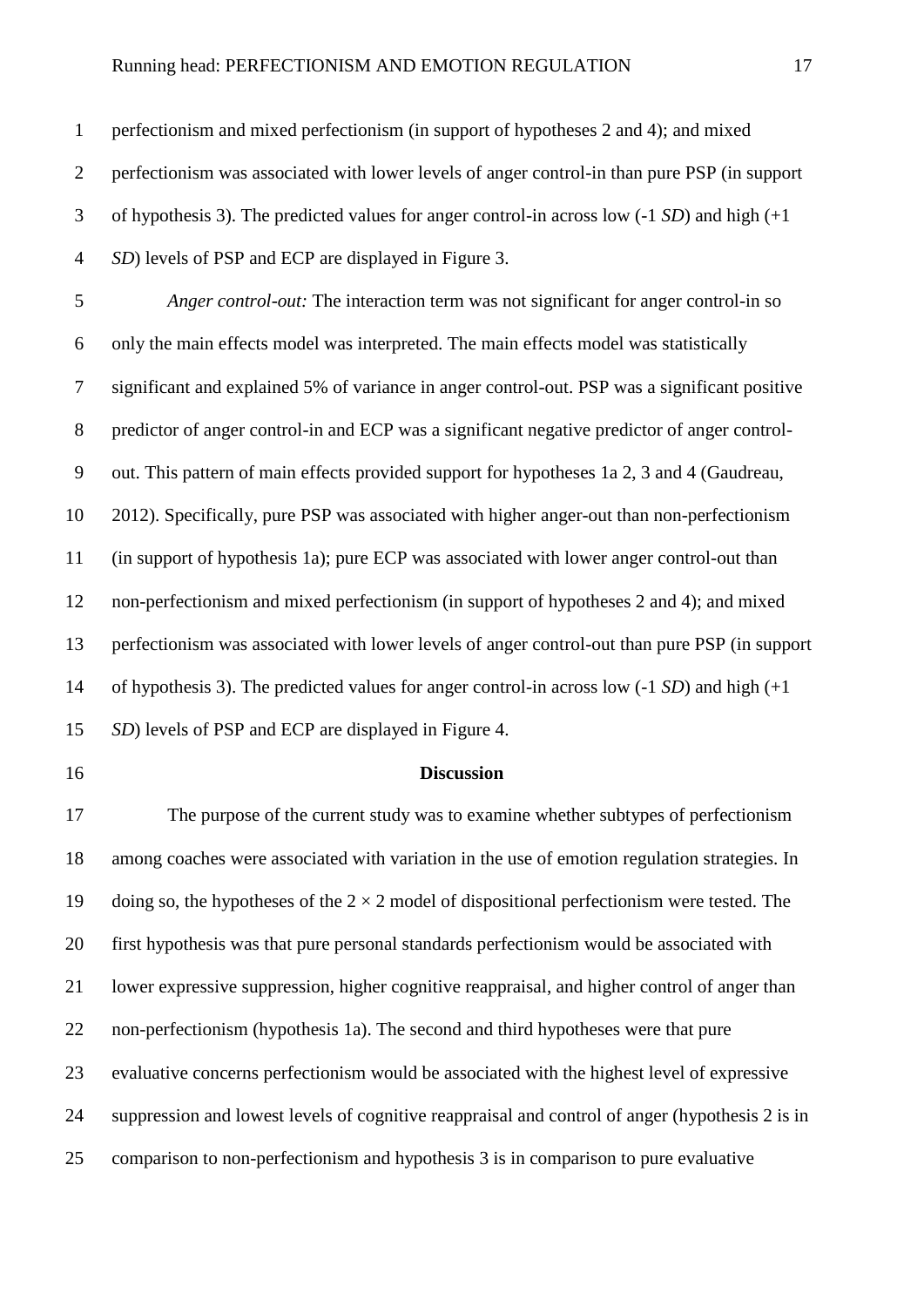concerns perfectionism). The fourth hypothesis was that mixed perfectionism would be associated with higher expressive suppression, lower cognitive reappraisal, and lower control of anger than pure personal standards perfectionism.

 Hypothesis 1a was supported in that pure personal standards perfectionism was associated with higher levels of cognitive reappraisal and higher control of anger (inwards and outwards) in comparison to non-perfectionism. However, these two subtypes were also associated with similar levels of expressive suppression, providing inconclusive evidence for the hypothesis 1a (but aligned with hypothesis 1c). The second hypothesis received partial support as pure evaluative concerns perfectionism was associated with lower levels of control of anger (inwards and outwards) than non-perfectionism, but similar levels of cognitive reappraisal and expressive suppression. The third hypothesis received mixed support because while pure evaluative concerns perfectionism was associated with lower levels of cognitive reappraisal and control of anger (inwards and outwards) in comparison to mixed perfectionism, it was also associated with lower levels of expressive suppression. Finally, the fourth hypothesis received partial support with mixed perfectionism associated with higher levels of expressive suppression and lower control of anger (inwards and outwards) than pure personal standards perfectionism but similar levels of cognitive reappraisal.

**Subtypes of perfectionism and emotion regulation**

 The healthy valence of pure personal standards perfectionism relative to non- perfectionism was evident in the higher levels of cognitive reappraisal and control of anger directed inwards and outwards. This suggests that coaches exhibiting this subtype of perfectionism will manage emotion in a more pre-emptive manner and be more adept at controlling feelings of anger. There appears, therefore, to be some benefit to the pursuit of exceedingly high standards for coaches in terms of emotion regulation. However, this did not extend to the use of expressive suppression where evidence of its healthy valence was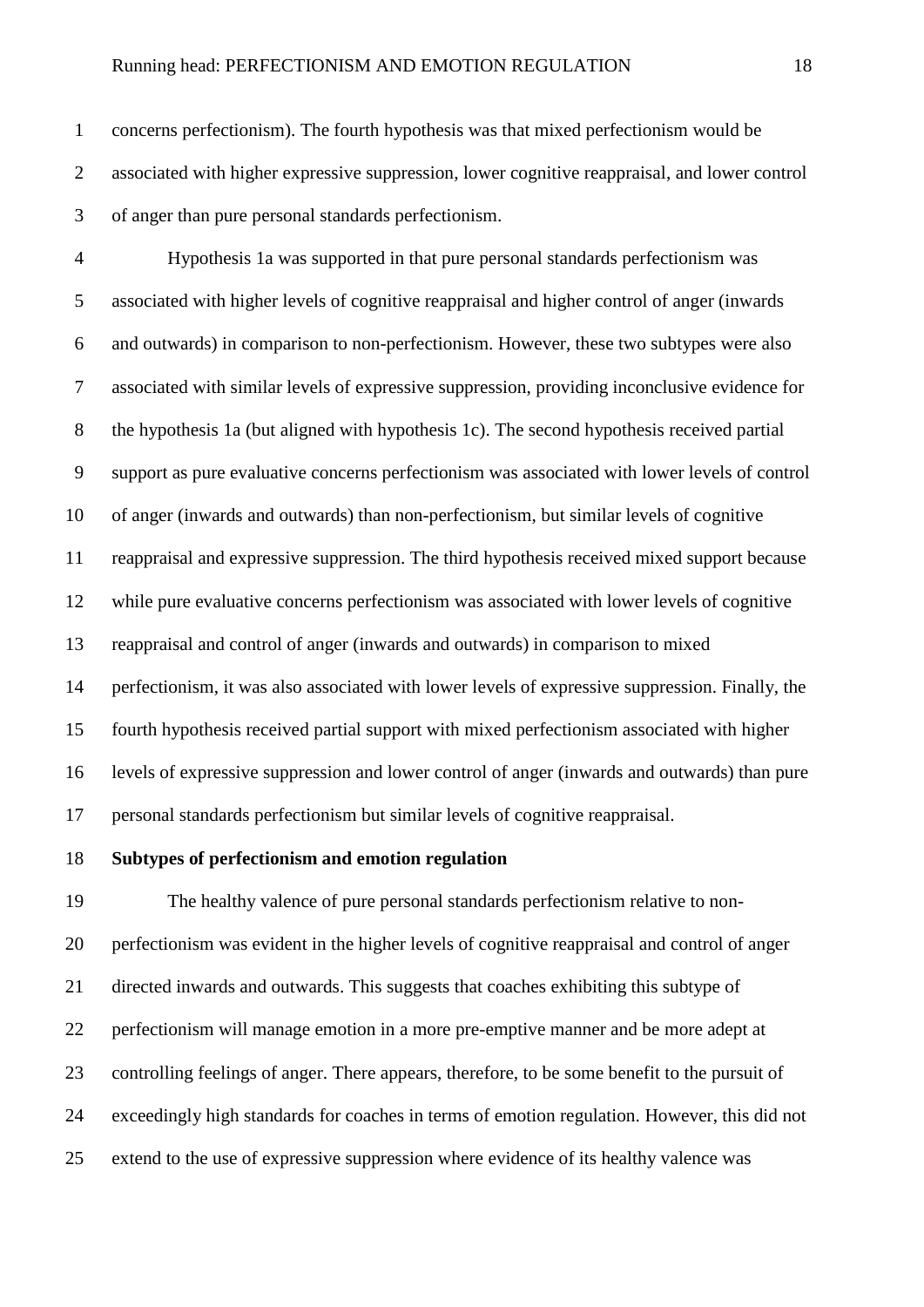inconclusive. This latter finding is similar to research elsewhere in that the comparative benefits of pure personal standards perfectionism appear to be most apparent when comparing indicators of adjustment (e.g., cognitive reappraisal), rather than indicators of maladjustment (e.g., emotional suppression). Therefore, these emotion regulation strategies can be considered alongside other indicators that differentiate the two subtypes (e.g., academic satisfaction and general positive affect) and those that do not (e.g., general negative affect, emotional exhaustion, and depression; Douilliez & Lefèvre, 2011; Gaudreau & Thompson, 2010; Hill, 2013).

9 According to the  $2 \times 2$  model, pure evaluative concerns perfectionism is the most problematic subtype as it is solely externally regulated by social pressures, such as contingencies of self-worth (Gaudreau & Verner-Filion, 2012). This was partially evident in the contrasts with non-perfectionism and mixed perfectionism. In particular, the presence of high evaluative concerns perfectionism coincided with a comparative deficit in anger control relative to these two subtypes. Of note, however, while pure evaluative concerns perfectionism generally displayed a lower capacity for emotion regulation than mixed perfectionism, surprisingly, there was also evidence that coaches who exhibit mixed perfectionism may be prone to *higher* levels of expressive suppression. While there have been some instances where differences have not emerged between the two subtypes (e.g., depression and emotional exhaustion; Douilliez & Lefèvre, 2011; Hill, 2013), this is the first time a difference has occurred in the opposite direction to expectations. Presuming the problematic consequences of habitual use of expressive suppression (see Gross, 1998; Gross & John, 2003; Richards & Gross, 2000), this provides the first indication that pure evaluative concerns perfectionism may not always be the most problematic subtype. Moreover, there may be instances when personal standards perfectionism do not attenuate but actually exacerbate the influence of evaluative concerns perfectionism.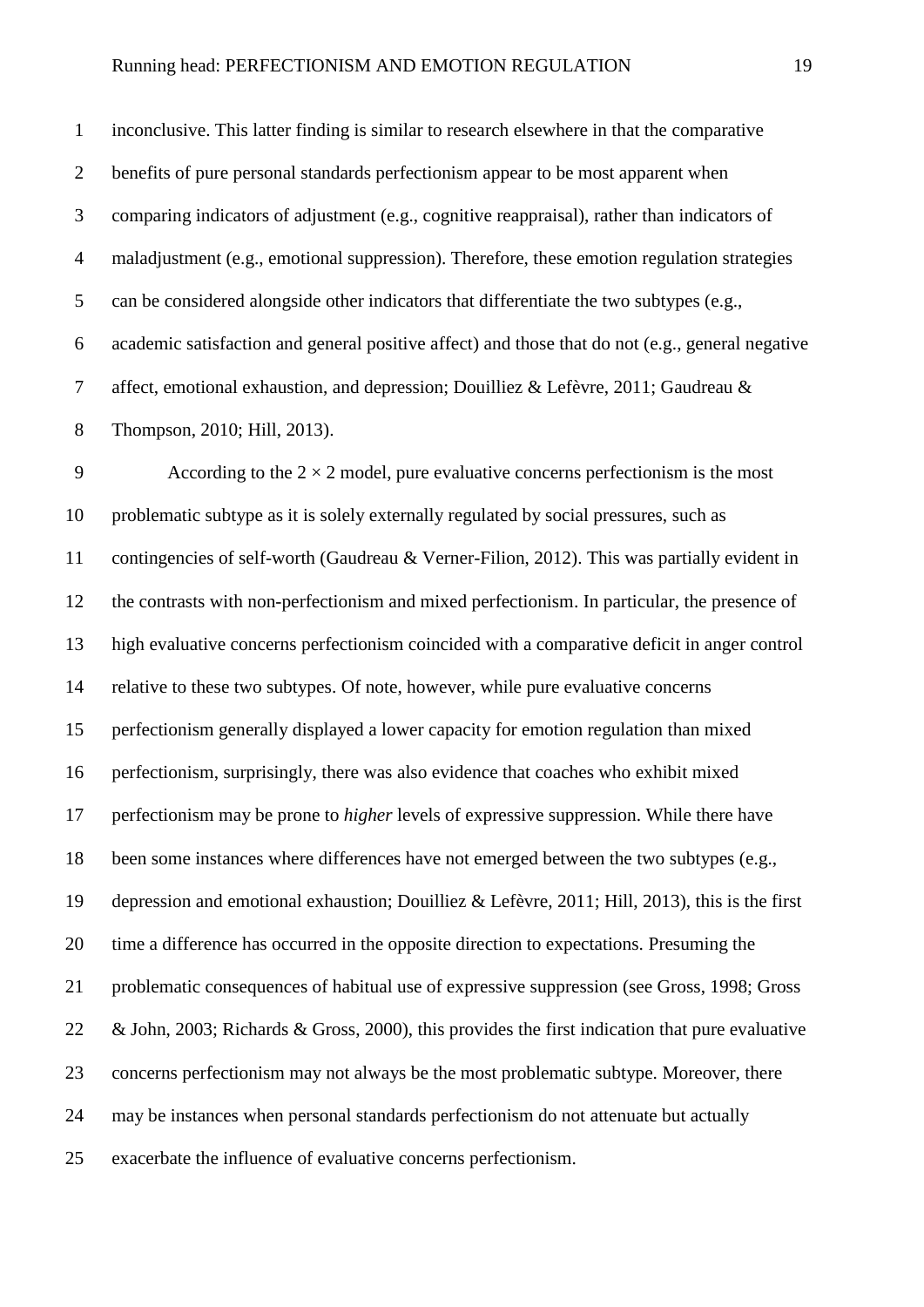Evidence of the comparative benefits of pure personal standards perfectionism in relation to mixed perfectionism was partially evident. Consistent with the expectations of the  $3 \times 2 \times 2$  model, mixed perfectionism was associated with higher use of expressive suppression and lower control of anger directed inwards and outwards in comparison to pure personal standards perfectionism. However, there was no difference between the two subtypes in terms of cognitive reappraisal. When considered alongside findings for hypothesis 1 and 3, these differences appear to indicate two things. Firstly, partially internalised subtypes of perfectionism (i.e., mixed perfectionism) are likely to be associated with strategies that leave coaches less able to regulate their emotions in comparison to fully internalised subtypes of perfectionism (i.e., pure personal standards perfectionism). Secondly, regardless of the level of evaluative concerns perfectionism, the presence of high personal standards perfectionism appears to assure higher cognitive reappraisal.

**The 2 × 2 model of perfectionism**

14 The  $2 \times 2$  model has prompted constructive debate amongst researchers in this area; in particular, Stoeber (2012) and Gaudreau (2013). While there is some disagreement between researchers in how best to refine and test the model, there is also agreement that the model has the potential to make a significant contribution to our understanding of perfectionism by encouraging examination of the interplay between dimensions. Researchers have been quick to respond to its formalisation and have begun to test its hypotheses across 20 various achievement contexts and for various outcomes. The current study provided the first test of this model with regards to the manner in which coaches regulate their emotions and found the model to account for some differences among subtypes but not others. In this regard, the findings add further information about other potential moderating factors within the model. Specifically, hypotheses 1a may be more likely to be supported when indicators of positive adjustment are assessed (i.e., more adept emotion regulation) than when indicators of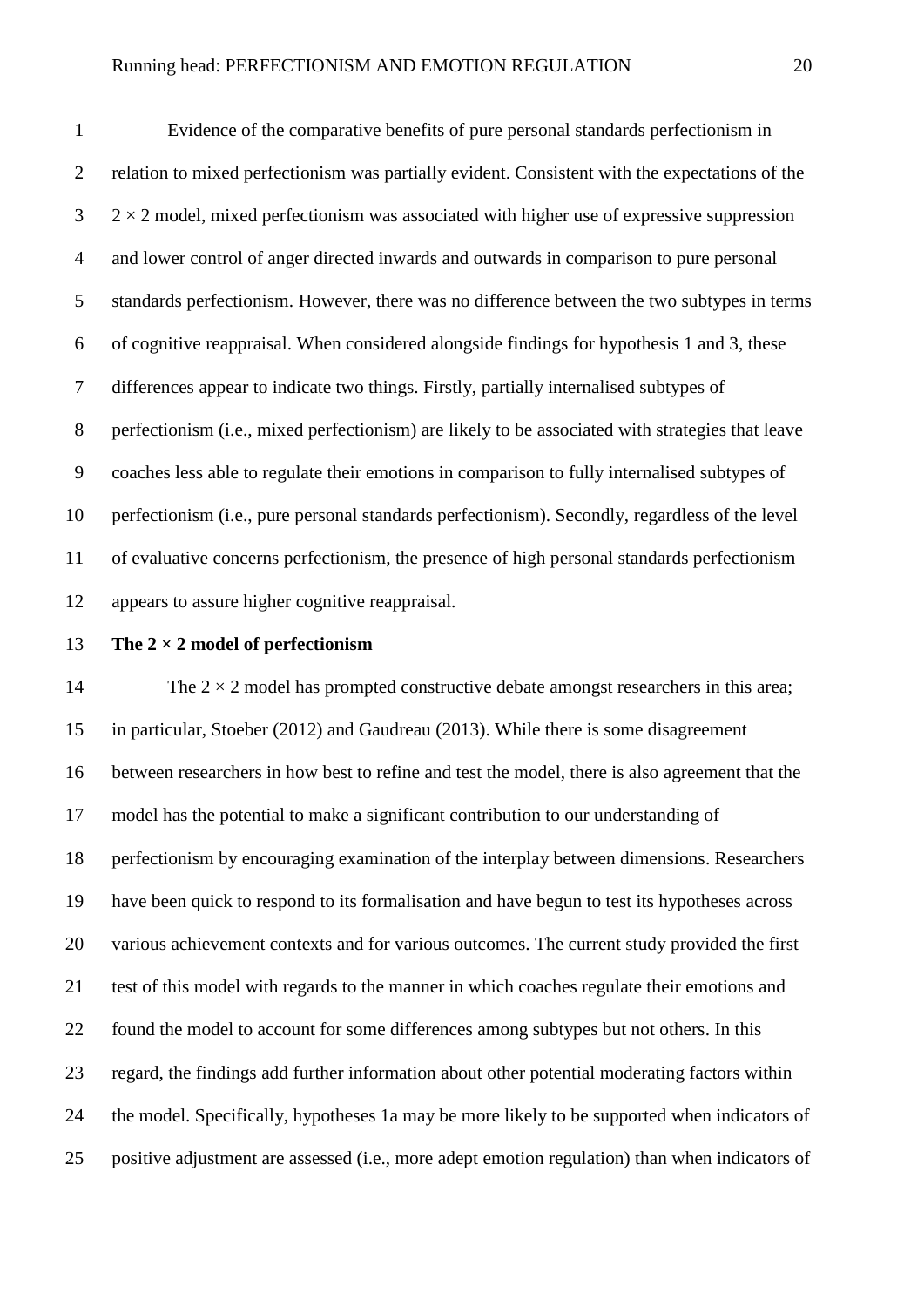negative adjustment are assessed (i.e., more problematic emotion regulation). Additional studies of this kind are required in order to evaluate if and when the model adequately predicts the effects of perfectionism in sport and other contexts.

**Limitations and other future directions** 

 The study is cross-sectional therefore no causal inferences can be made in terms of perfectionism and emotion regulation. In this regard, longitudinal and experimental designs provide a necessary next step in this line of enquiry. The study adopted self-report measures of both perfectionism and emotion regulation. Researchers have begun to use other means of measurement in the areas of perfectionism and emotion regulation (e.g., other-report; [Flett,](http://www.sciencedirect.com/science/article/pii/S0191886913000135#b0020)  [Besser, & Hewitt, 2005\)](http://www.sciencedirect.com/science/article/pii/S0191886913000135#b0020) which provide means of verifying the current findings. The sample also included a diverse range of coaches that varied in gender, age, coaching experience, and sport. While this provides a strong starting point in terms generalizability, it is possible that some of these factors may moderate the observed effects. For example, it is possible that the relationships between perfectionism and emotion regulation strategies are moderated by gender because males and females are known to have different preferences for the manner in which emotions are managed (e.g., Garnefski, Teerds, Kraaij, Legerstee, & Van Den Kommer, 2004; Safdar et al., 2009). Finally, perfectionism and emotion regulation were measured at a general-level, as opposed to a domain-level. While it is reasonable to assume that coaches' general perfectionism and preferences for emotional regulation will be expressed in this important life-domain, future researchers may also wish to confirm this using domain-specific measures (or even situational-specific measures, such as in training and during competition).

**Conclusion**

 The current study provided evidence that perfectionism influences the emotion regulation employed by coaches. In addition, there was evidence that the subtypes of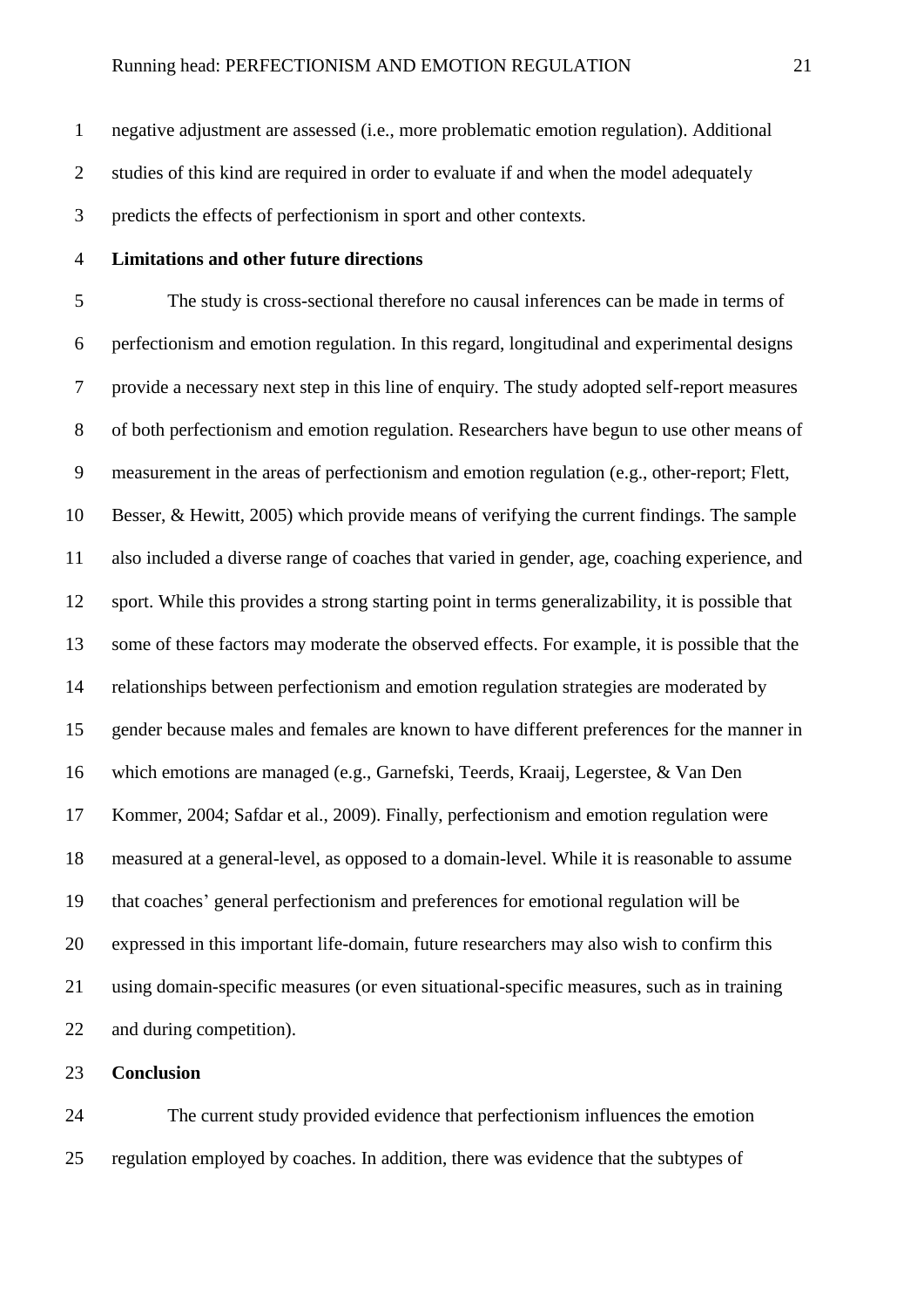| $\mathbf{1}$   | perfectionism provide additional insight into their patterns of emotion regulation among        |
|----------------|-------------------------------------------------------------------------------------------------|
| $\overline{2}$ | coaches (i.e., consideration of both dimensions of perfectionism offered greater                |
| 3              | understanding of emotion regulation). As expected, pure personal standards perfectionism        |
| $\overline{4}$ | was associated with the highest capacity for emotion regulation (joint highest use of cognitive |
| 5              | reappraisal and highest control of anger directed inwards and outwards) and pure evaluative     |
| 6              | concerns perfectionism with the lowest capacity (joint lowest cognitive reappraisal and         |
| 7              | lowest anger control inwards and outwards). Unexpectedly, however, mixed perfectionism          |
| $8\,$          | (high personal standards/high concerns) was associated with the highest levels of expressive    |
| 9              | suppression suggesting that in some instances personal standards perfectionism might            |
| 10             | exacerbate rather than attenuate perfectionistic concerns.                                      |
| 11             |                                                                                                 |
| 12             |                                                                                                 |
| 13             |                                                                                                 |
| 14             |                                                                                                 |
| 15             |                                                                                                 |
| 16             |                                                                                                 |
| 17             |                                                                                                 |
| 18             |                                                                                                 |
| 19             |                                                                                                 |
| 20             |                                                                                                 |
| 21             |                                                                                                 |
| 22             |                                                                                                 |
| 23             |                                                                                                 |
| 24             |                                                                                                 |
| 25             |                                                                                                 |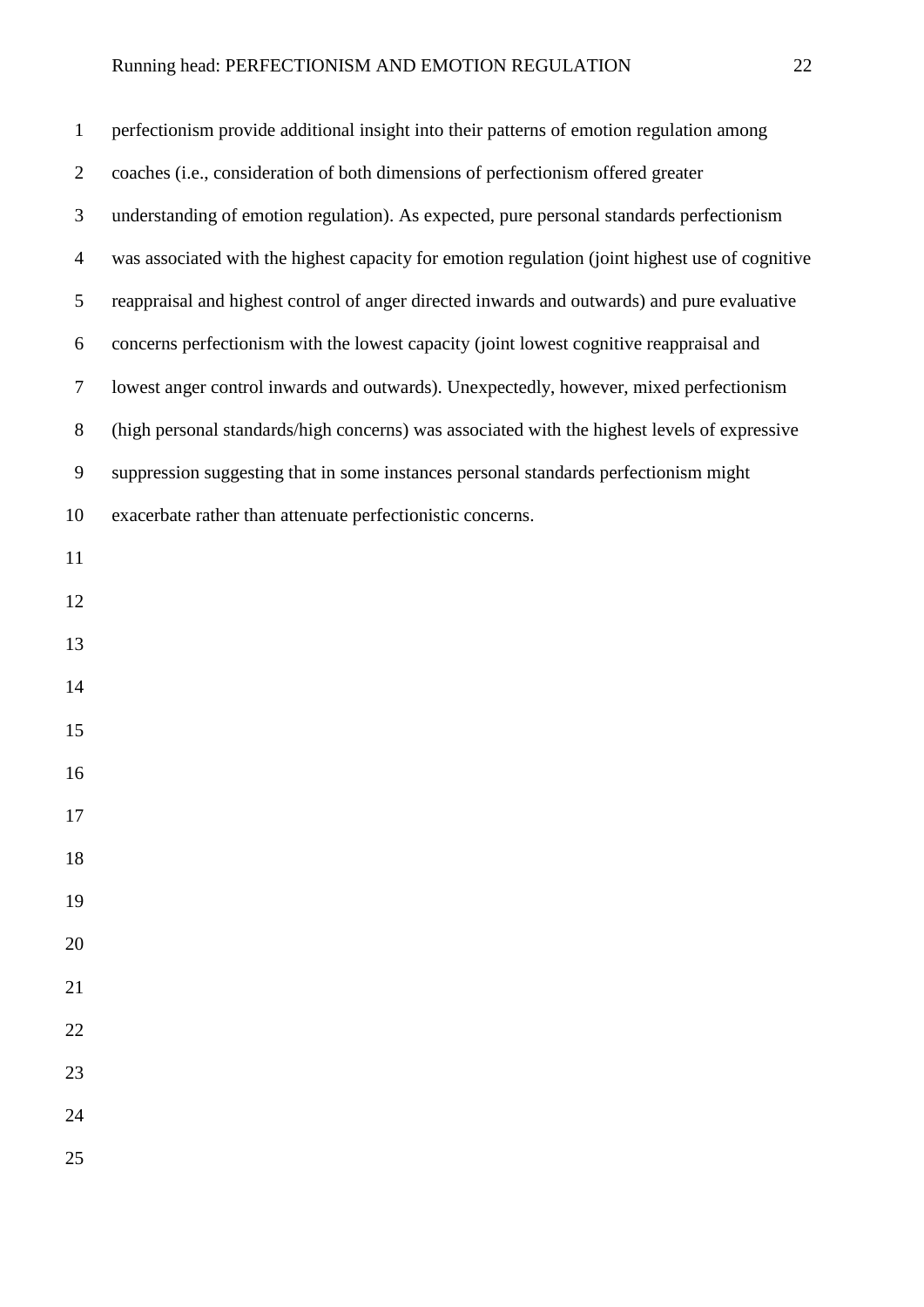## **Footnotes**

| $\mathbf{2}$     | <sup>1</sup> Exploration of this model to identify areas of misfit indicated that none of the     |
|------------------|---------------------------------------------------------------------------------------------------|
| 3                | standardized residual covariances exceeded 2.58 but two exceeded 1.96 (personal standards         |
| $\overline{4}$   | with parental pressure $= -2.30$ and personal standards with concern over mistakes $= 2.30$ ) and |
| 5                | therefore provided two statistically significant discrepancies in the implied and observed data   |
| 6                | (Byrne, 2001). Modification indices indicated that improvement in fit (so to exceed               |
| $\tau$           | conventional criteria for 'good' fit) would be gained through re-specification of the model       |
| $8\,$            | allowing for cross-loading of some of the sub-dimensions of perfectionism on latent factors       |
| $\boldsymbol{9}$ | (notably an inverse loadings of parental pressure on PSP and positive loading of concern over     |
| 10               | mistakes on PSP): $\chi^2$ (6) = 19.51, CFI = .97, TLI = .92, RMSEA = .10, 90% CI = .05 to .15,   |
| 11               | $SRMR = .05$ . Given that the assumption of zero cross-loadings may be overly restrictive in      |
| 12               | this context (Marsh, Muthén, Asparouhov, Lüdtke, Robitzsch, Morin, et al., 2009), the             |
| 13               | observed fit here was considered acceptable.                                                      |
| 14               |                                                                                                   |
| 15               |                                                                                                   |
| 16               |                                                                                                   |
| 17               |                                                                                                   |
| 18               |                                                                                                   |
| 19               |                                                                                                   |
| 20               |                                                                                                   |
| 21               |                                                                                                   |
| 22               |                                                                                                   |
| 23               |                                                                                                   |
| 24               |                                                                                                   |
| 25               |                                                                                                   |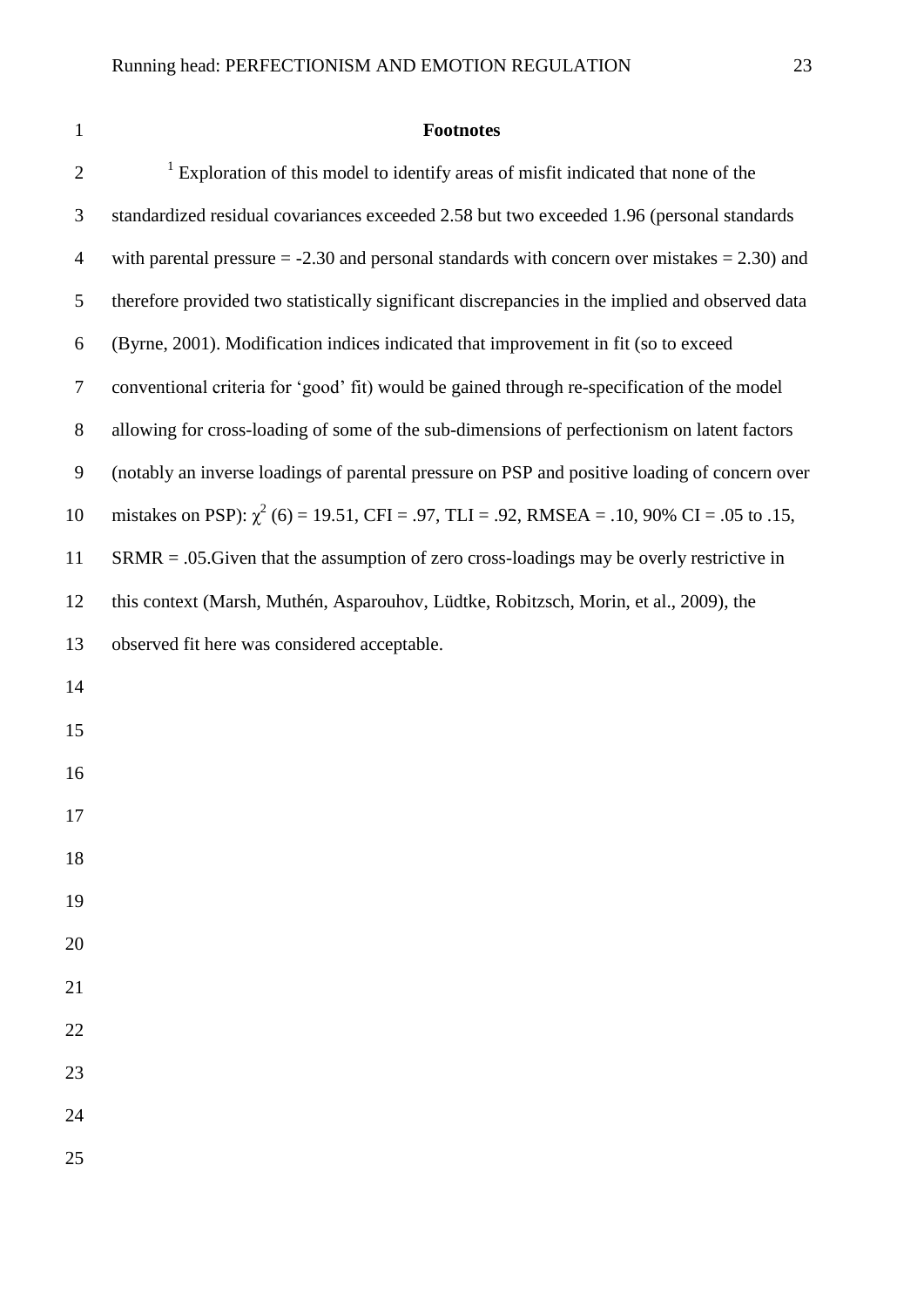| $\mathbf{1}$   | <b>References</b>                                                                              |
|----------------|------------------------------------------------------------------------------------------------|
| $\overline{2}$ | Aiken, L.S., & West, S.G. (1991). Multiple regression: Testing and interpreting interactions.  |
| 3              | Newbury Park, London: Sage.                                                                    |
| $\overline{4}$ | Aldao, A., Nolen-Hoeksema, S., & Schweizer, S. (2010). Emotion-regulation strategies           |
| 5              | across psychopathology: A meta-analytic review. Clinical psychology review, 30, 217-           |
| 6              | 237. doi: 10.1016/j.cpr.2009.11.004                                                            |
| 7              | Bergman, A. J., Nyland, J. E., & Burns, L. R. (2007). Correlates with perfectionism and the    |
| 8              | utility of a dual process model. Personality and Individual Differences, 43, 389-399.          |
| 9              | doi: 10.1016/j.paid.2006.12.007                                                                |
| 10             | Bresin, K., & Robinson, M. D. (in press). Losing control, literally: relations between anger   |
| 11             | control, trait anger, and motor control. Cognition and Emotion.                                |
| 12             | Byrne, B. M. (2001). Structural equation modeling with AMOS: Basic concepts, applications,     |
| 13             | and programming. Mahwah, NJ: Lawrence Erlbaum Associates, Inc.                                 |
| 14             | Cohen, J., Cohen, P., West, S., & Aiken, L. (2003). Applied multiple regression/correlation    |
| 15             | analyses for the behavioral sciences (3rd ed.). Mahwah, NJ: Erlbaum.                           |
| 16             | Côté, J. & Gilbert, (2009). An integrative definition of coaching effectiveness and expertise. |
| 17             | International Journal of Sports Science and Coaching, 4, 307-323. doi:                         |
| 18             | 10.1260/174795409789623892                                                                     |
| 19             | Cox, B. J., Enns, M. W., & Clara, I. P. (2002). The multidimensional structure of              |
| 20             | perfectionism in clinically distressed and college student samples. Psychological              |
| 21             | Assessment, 14, 365-373. doi: 10.1037/1040-3590.14.3.365                                       |
| 22             | Cumming, J., & Duda, J. L. (2012). Profiles of perfectionism, body-related concerns, and       |
| 23             | indicators of psychological health in vocational dance students: An investigation of the       |
| 24             | $2 \times 2$ model of perfectionism. Psychology of Sport and Exercise, 13, 729-738. doi:       |
| 25             | 10.1016/j.psychsport.2012.05.004                                                               |
|                |                                                                                                |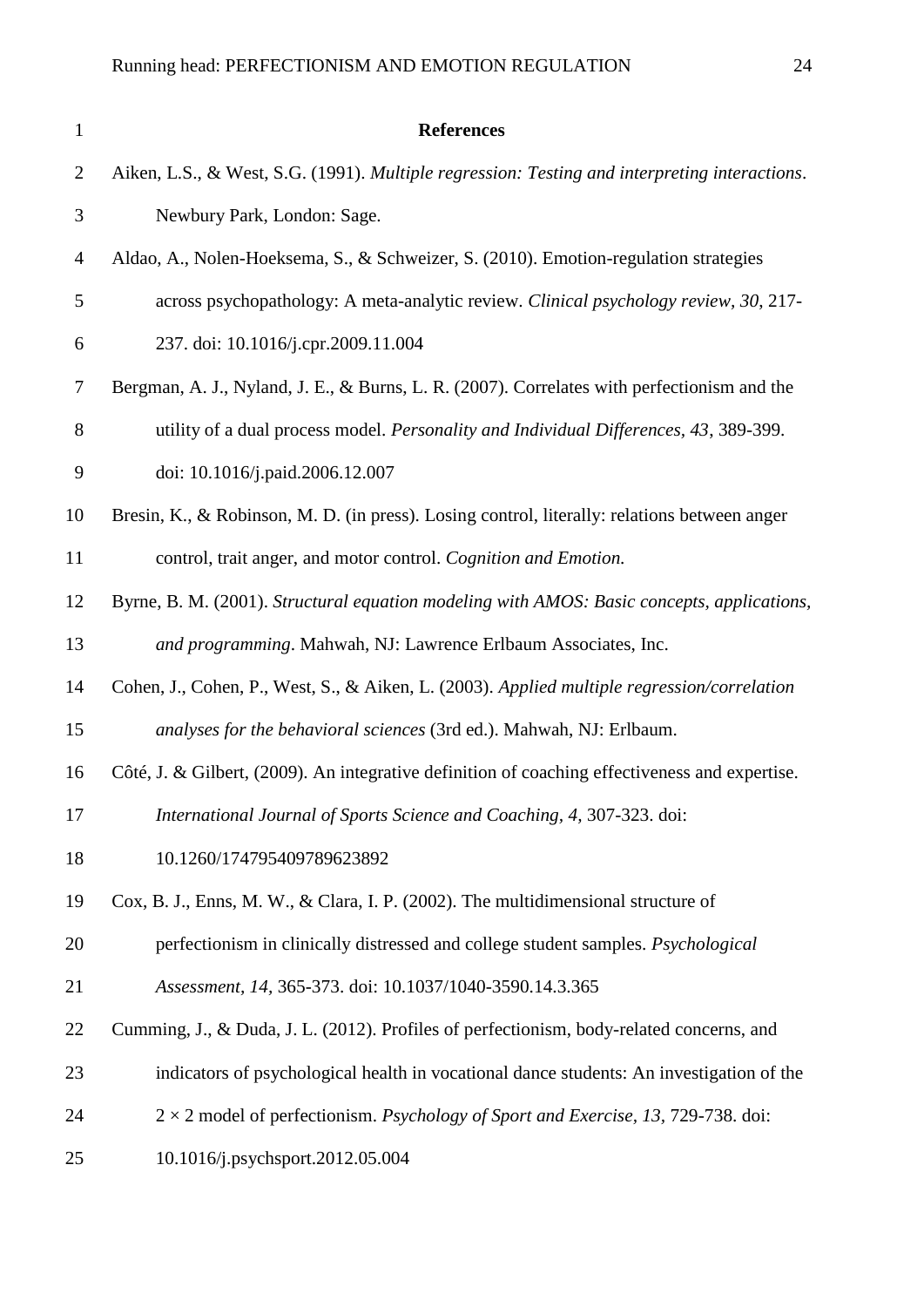| $\mathbf{1}$   | Davis, P.A. (2011). Angry Athletes: Psychological, Physiological, and Performance             |
|----------------|-----------------------------------------------------------------------------------------------|
| $\mathbf{2}$   | Implications. In J.P. Welty (Ed.) Psychology of Anger: Symptoms, Causes and Coping.           |
| 3              | New York, NY: Nova Science Publishers Inc.                                                    |
| $\overline{4}$ | Davis, L & Jowett, S. (2010). Investigating the interpersonal dynamics between coaches and    |
| 5              | athletes based on fundamental principles of attachment theory. Journal of Clinical            |
| 6              | Sport Psychology, 4, 112-132.                                                                 |
| $\tau$         | Davis, P.A., Woodman, T., & Callow, N. (2010). Better out than in: The influence of anger     |
| 8              | regulation on physical performance. Personality and Individual Differences, 49, 457-          |
| 9              | 460. doi: 10.1016/j.paid.2010.04.017                                                          |
| 10             | Deci, E.L., & Ryan, R.M. (2008). Facilitating optimal motivation and psychological well-      |
| 11             | being across life's domains. Canadian Psychology, 49, 14–23. doi: 10.1037/0708-               |
| 12             | 5591.49.1.14                                                                                  |
| 13             | Douilliez, C. & Lefèvre, F. (2011). Interactive effect of perfectionism dimensions on         |
| 14             | depressive symptoms: A reply to Gaudreau and Thompson (2010). Personality and                 |
| 15             | Individual Differences, 50, 1147-1151. doi: 10.1016/j.paid.2011.02.005                        |
| 16             | Dunn, J.G.H., Gotwals, J.K., Causgrove Dunn, J., & Syrotuik, D.G. (2006). Examining the       |
| 17             | relationship between perfectionism and trait anger in competitive sport. International        |
| 18             | Journal of Sport and Exercise Psychology, 4, 7-24.                                            |
| 19             | doi:10.1080/1612197X.2006.9671781                                                             |
| 20             | Enns, M. W. & Cox, B. J. (2002). Nature and assessment of perfectionism. In G. L. Flett P. L. |
| 21             | Hewitt (Eds.), Perfectionism: Theory, research, and treatment (pp. 33-62).                    |
| 22             | Washington, DC: American Psychological Association.                                           |
| 23             | Flett, A., Besser, P. Hewitt, P. (2005). Perfectionism, ego defense styles, and depression: A |
| 24             | comparison of self-reports versus informant ratings. Journal of Personality, 73, 1355–        |
| 25             | 1396. doi:10.1111/j.1467-6494.2005.00352.x                                                    |
|                |                                                                                               |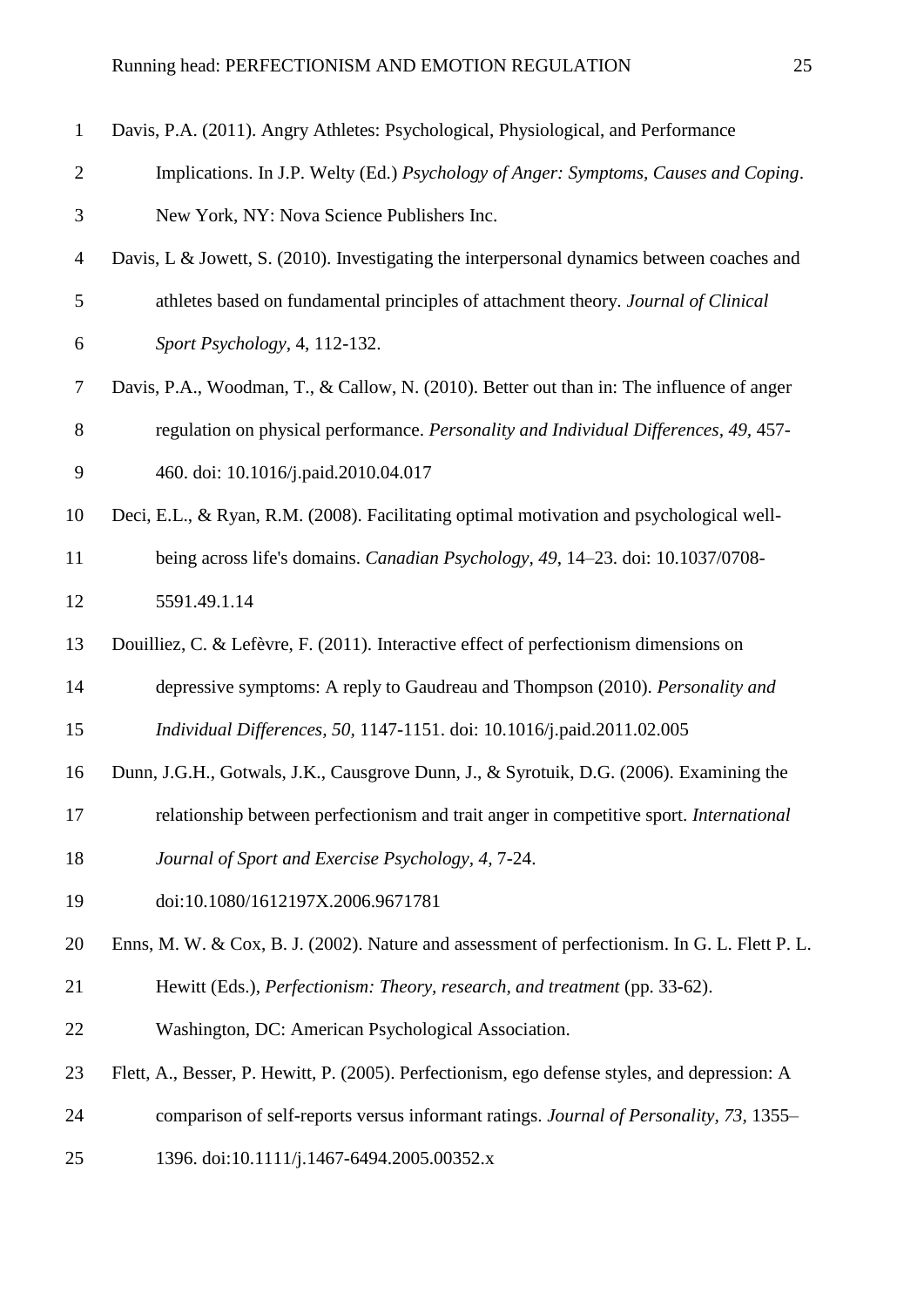| 1              | Flett, G. L., & Hewitt, P. L. (2006). Positive versus negative perfectionism in                  |
|----------------|--------------------------------------------------------------------------------------------------|
| $\overline{2}$ | psychopathology. Behaviour Modification, 30, 472-495.                                            |
| 3              | doi: 10.1177/0145445506288026                                                                    |
| $\overline{4}$ | Flett, G. L., Hewitt, P. L., Blankstein, K. R. & Pickering, D. (1998). Perfectionism in relation |
| $\mathfrak{S}$ | to attributions for success and failure. Current psychology, 17, 249-262.                        |
| 6              | doi:10.1007/s12144-998-1010-y                                                                    |
| $\overline{7}$ | Flett, G. L., Hewitt, P. L., & De Rosa, T. (1996). Dimensions of perfectionism, psychosocial     |
| $8\,$          | adjustment and social skills. Personality and Individual Differences, 20, 143-150.               |
| 9              | doi: 10.1016/0191-8869(95)00170-0                                                                |
| 10             | Frost, R. O., Heimberg, R. G., Holt, C. S., Mattia, J. I., & Neubauer, A. L. (1993). A           |
| 11             | comparison of two measures of perfectionism. Personality and Individual Differences,             |
| 12             | 14, 119-126. doi: 10.1016/0191-8869(93)90181-2                                                   |
| 13             | Frost, R. O., Marten, P., Lahart, C., & Rosenblate, R. (1990). The dimensions of                 |
| 14             | perfectionism. Cognitive Therapy and Research, 5, 449-468. doi: 10.1007/BF01172967               |
| 15             | Funkenstein, D. H., King, S. H., & Drolette, M. E. (1954). The direction of anger during a       |
| 16             | laboratory stress-inducing situation. Psychosomatic Medicine, 16, 404-413.                       |
| 17             | Garnefski, N., Teerds, J., Kraaij, V., Legerstee, J., & Van Den Kommer, T. (2004). Cognitive     |
| 18             | emotion regulation strategies and depressive symptoms, differences between males and             |
| 19             | females. Personality and Individual Differences, 36, 267-276.                                    |
| 20             | doi:10.1016/S0191-8869(03)00083-7                                                                |
| 21             | Gaudreau, P. (2012). A methodological note on the interactive and main effects of dualistic      |
| 22             | personality dimensions: An example using the $2 \times 2$ model of perfectionism.                |
| 23             | Personality and Individual Differences, 52, 26-31. doi: 10.1016/j.paid.2011.08.022               |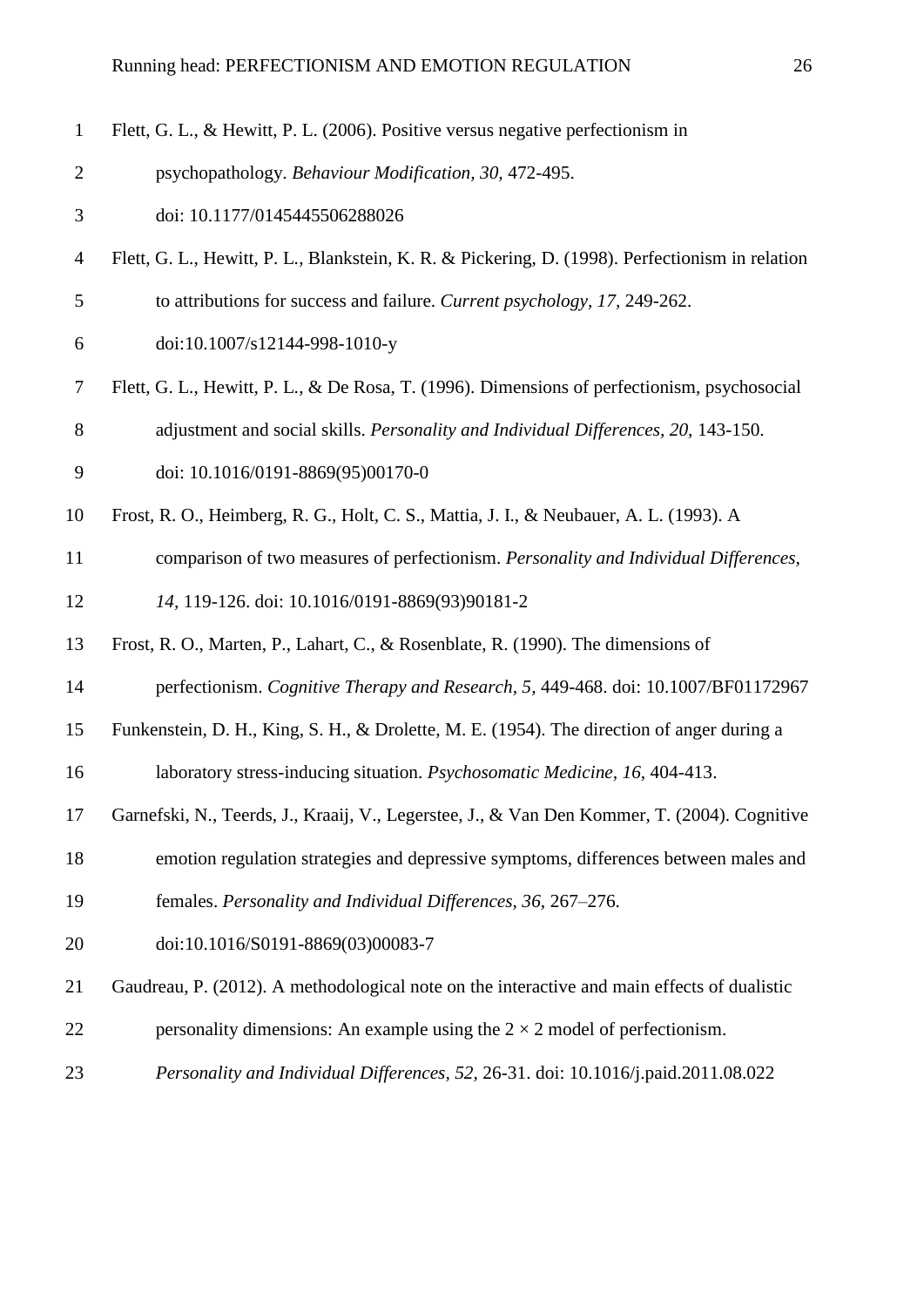| $\mathbf{1}$   | Gaudreau, P. (2013). The $2 \times 2$ model of perfectionism: Commenting the critical comments    |
|----------------|---------------------------------------------------------------------------------------------------|
| $\overline{2}$ | and suggestions of Stoeber (2012). Personality and Individual Differences, 55, 351-               |
| 3              | 355. doi: 10.1016/j.paid.2013.03.021                                                              |
| $\overline{4}$ | Gaudreau, P., & Thompson, A. (2010). Testing a $2 \times 2$ model of dispositional perfectionism. |
| 5              | Personality and Individual Differences, 48, 532-537. doi: 10.1016/j.paid.2009.11.031              |
| 6              | Gaudreau, P. & Verner-Filion, J. (2012). Dispositional perfectionism and well-being: A test       |
| $\tau$         | of the $2 \times 2$ model of perfectionism in the sport domain. Sport, Exercise, and              |
| $8\,$          | Performance Psychology, 1, 29-43. doi: 10.1037/a0025747                                           |
| $\mathbf{9}$   | Gotwals, J. K., Stoeber. J., Dunn, J. G. H. & Stoll, O. (2012). Are perfectionistic strivings in  |
| 10             | sport adaptive? A systematic review of confirmatory, contradictory, and mixed                     |
| 11             | evidence. Canadian Psychology, 53, 263-279. doi: 10.1037/a0030288                                 |
| 12             | Graham, J. W., Cumsille, P. E., & Elek-Fisk, E. (2003). Methods for handling missing data.        |
| 13             | In J. A. Schinka & W. F. Velicer (Eds.), Research methods in psychology (pp. 87-112).             |
| 14             | New York, NY: Wiley.                                                                              |
| 15             | Gross, J. J. (1998). Antecedent- and response-focused emotion regulation: Divergent               |
| 16             | consequences for experience, expression, and physiology. Journal of Personality and               |
| 17             | Social Psychology, 74, 224-237. doi: 10.1037/0022-3514.74.1.224                                   |
| 18             | Gross, J. J., & John, O. P. (2003). Individual differences in two emotion regulation processes:   |
| 19             | Implications for affect, relationships, and well-being. Journal of Personality and Social         |
| 20             | Psychology, 85, 348-362. doi: 10.1037/0022-3514.85.2.348                                          |
| 21             | Hanin, Y. L. (2000). Successful and poor performance and emotions. In Y. L. Hanin (Ed.),          |
| 22             | <i>Emotions in sport</i> (pp. 157–187). Champaign, IL: Human Kinetics.                            |
| 23             | Haukkala, A., Konttinen, H., Laatikainen, T., Kawachi, I., & Uutela, A. (2010). Hostility,        |
| 24             | anger control, and anger expression as predictors of cardiovascular disease.                      |
| 25             | Psychosomatic Medicine, 72, 556-562. doi:10.1097/PSY.0b013e3181dbab87                             |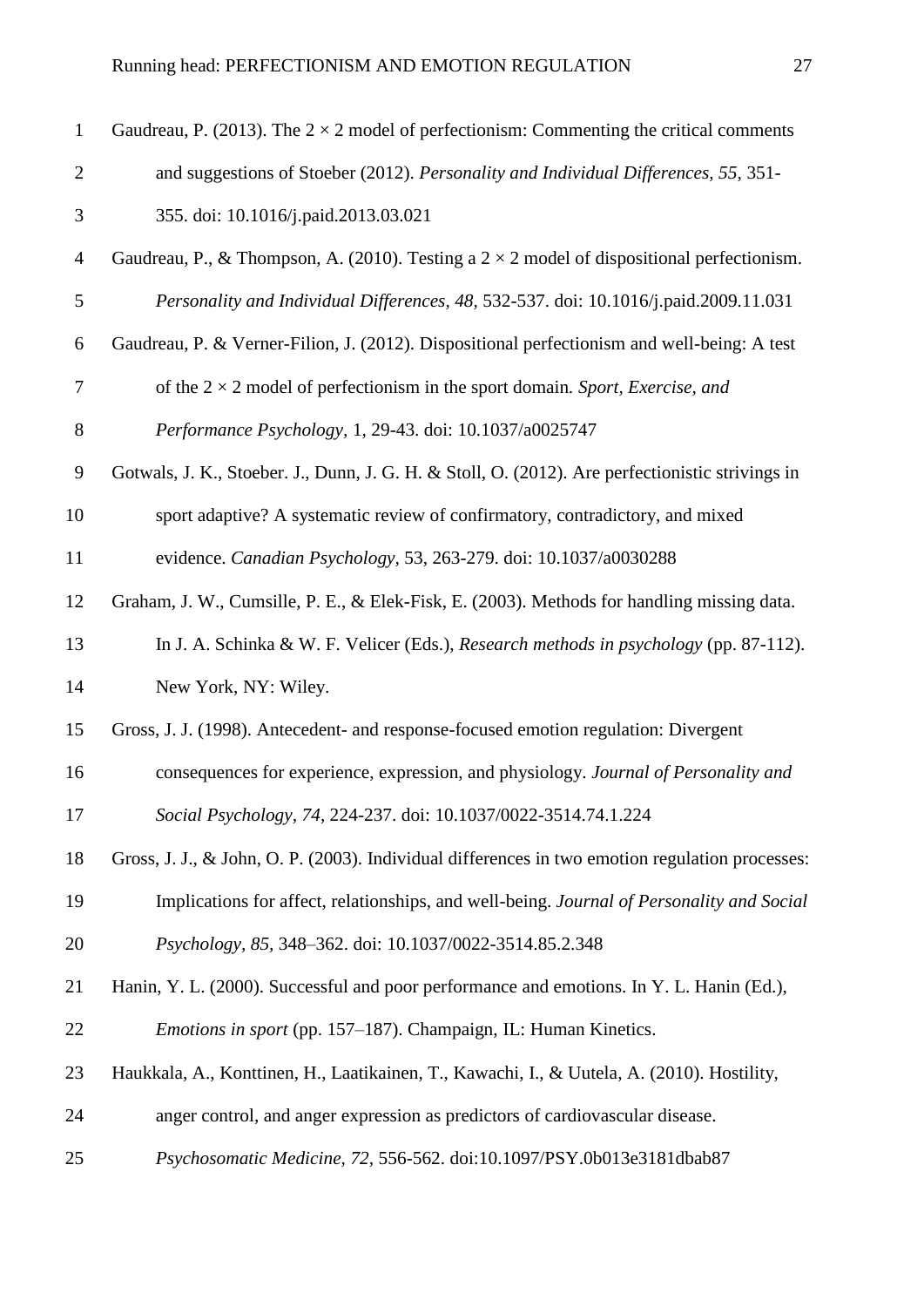| $\mathbf{1}$   | Haver, A., Akerjordet, K., & Furunes, T. (2013). Emotion regulation and its implications for   |
|----------------|------------------------------------------------------------------------------------------------|
| $\overline{2}$ | leadership: An integrative review and future research agenda. Journal of Leadership            |
| $\mathfrak{Z}$ | and Organizational Studies, 20, 287-303. doi: 10.1177/1548051813485438                         |
| $\overline{4}$ | Hewitt, P. L., Caelian, C. F., Flett, G. L., Sherry, S.B., Collins. L., & Flynn, C. A. (2002). |
| $\mathfrak{S}$ | Perfectionism in children: associations with depression, anxiety and anger. <i>Personality</i> |
| 6              | and Individual Differences, 32, 1049-1061. doi:10.1016/S0191-8869(01)00109-X                   |
| $\overline{7}$ | Hewitt, P. L., & Flett, G. L. (1991). Perfectionism in the self and social contexts:           |
| 8              | Conceptualization, assessment and association with psychopathology. Journal of                 |
| 9              | Personality and Social Psychology, 60, 456-470. doi: 10.1037/0022-3514.60.3.456                |
| 10             | Hill, A. P. (2013). Perfectionism and athlete burnout: A test of the $2 \times 2$ model of     |
| 11             | dispositional perfectionism. Journal of Sport and Exercise Psychology, 35, 18-29.              |
| 12             | Iyer, P., Korin, M. R., Higginbotham, L., & Davidson, K. W. (2010). Anger, anger               |
| 13             | expression, and health. In R. M. Kaplan (Ed.), Handbook of health psychology and               |
| 14             | behavioral medicine (pp. 120-132). New York: Guilford Press.                                   |
| 15             | Jowett, S., & Nezlek, J. B. (2012). Relationship interdependence and satisfaction with         |
| 16             | important outcomes in coach-athlete dyads. Journal of Social and Personal                      |
| 17             | Relationships, 29, 287-301. doi: 10.1177/0265407511420980                                      |
| 18             | Keegan, R., Harwood, C., Spray, C., & Lavallee, D. (2009). A qualitative investigation         |
| 19             | exploring the motivational climate in early-career sports participants: coach, parent and      |
| 20             | peer influences on sport motivation. Psychology of Sport and Exercise, 10, 361-372.            |
| 21             | doi:10.1016/j.psychsport.2008.12.003                                                           |
| 22             | Kerr, G. & Stirling, A. E. (2012). Parents' reflections on their child's experiences of        |
| 23             | emotionally abusive coaching practices. Journal of Applied Sport Psychology, 24, 191-          |
| 24             | 206. doi: 10.1080/10413200.2011.608413                                                         |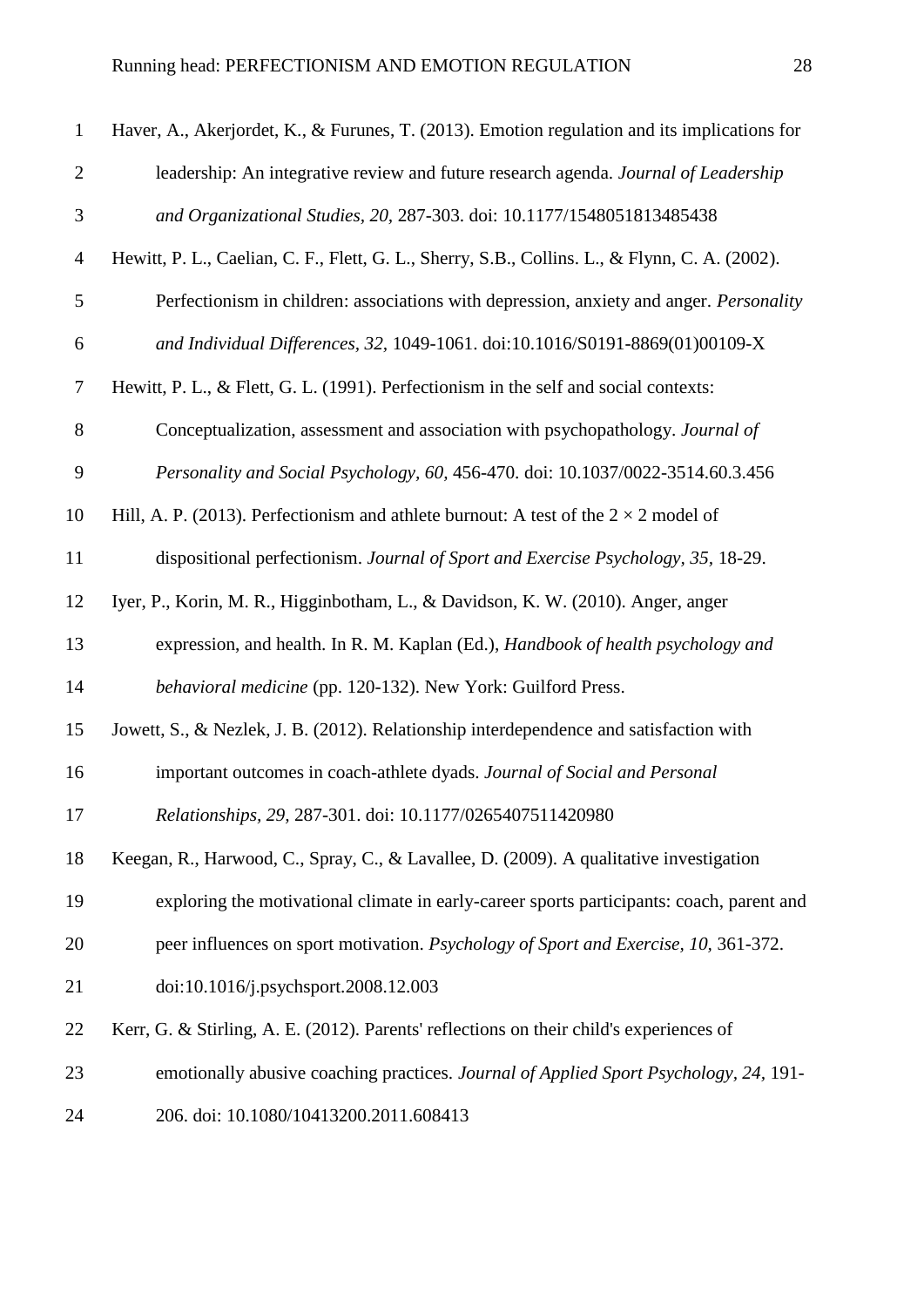| $\mathbf{1}$   | Koole, S. L. (2009). The psychology of emotion regulation: An integrative review. Cognition |
|----------------|---------------------------------------------------------------------------------------------|
| $\overline{2}$ | and Emotion, 23, 4-41. doi: 10.1080/02699930802619031                                       |
| 3              | Lafrenière, M.-A. K., Jowett, S., Vallerand, R. J., & Carbonneau, N. (2011). Passion for    |
| $\overline{4}$ | coaching and the quality of the coach-athlete relationship: The mediating role of           |
| 5              | coaching behaviors. Psychology of Sport and Exercise, 12, 144-152.                          |
| 6              | doi: 10.1016/j.psychsport.2010.08.002                                                       |
| $\tau$         | Lane, A. M., Beedie, C., Jones, M. V., Uphill, M., & Devonport, T. (2012). The BASES        |
| $8\,$          | expert statement on emotion regulation in sport. Journal of Sports Sciences, 30, 1189-      |
| 9              | 1195. doi: 10.1080/02640414.2012.693621                                                     |
| 10             | Lane, A. M., Davis, P.A., & Devonport, T. J. (2011). Effects of music interventions on      |
| 11             | emotional states and running performance. Journal of Sports Science and Medicine, 10,       |
| 12             | 400-407.                                                                                    |
| 13             | Lorimer, R. (2013). The development of empathic accuracy in sports coaches. Journal of      |
| 14             | Sport Psychology in Action, 4, 26-33. doi: 10.1080/21520704.2012.706696                     |
| 15             | Marsh, H. W., Muthen, B., Asparouhov, T., Luedtke, O., Robitzch, A., Morin, A. J. S., &     |
| 16             | Trautwein, U. (2009). Exploratory Structural Equation Modeling, Integrating CFA and         |
| 17             | EFA: Application to Students' Evaluations of University Teaching. Structural Equation       |
| 18             | $Modeling - A$ multidisciplinary Journal, 16, 439-476.                                      |
| 19             | Martin, R. C., & Dahlen, E. R. (2005). Cognitive emotion regulation in the prediction of    |
| 20             | depression, anxiety, stress, and anger. Personality and Individual Differences, 39,         |
| 21             | 1249-1260. doi: 10.1016/j.paid.2005.06.004                                                  |
| 22             | Omli, J., & LaVoi, N.M. (2009). The perfect storm: Background anger in youth sports.        |
| 23             | Journal of Sport Behavior, 32, 242-260.                                                     |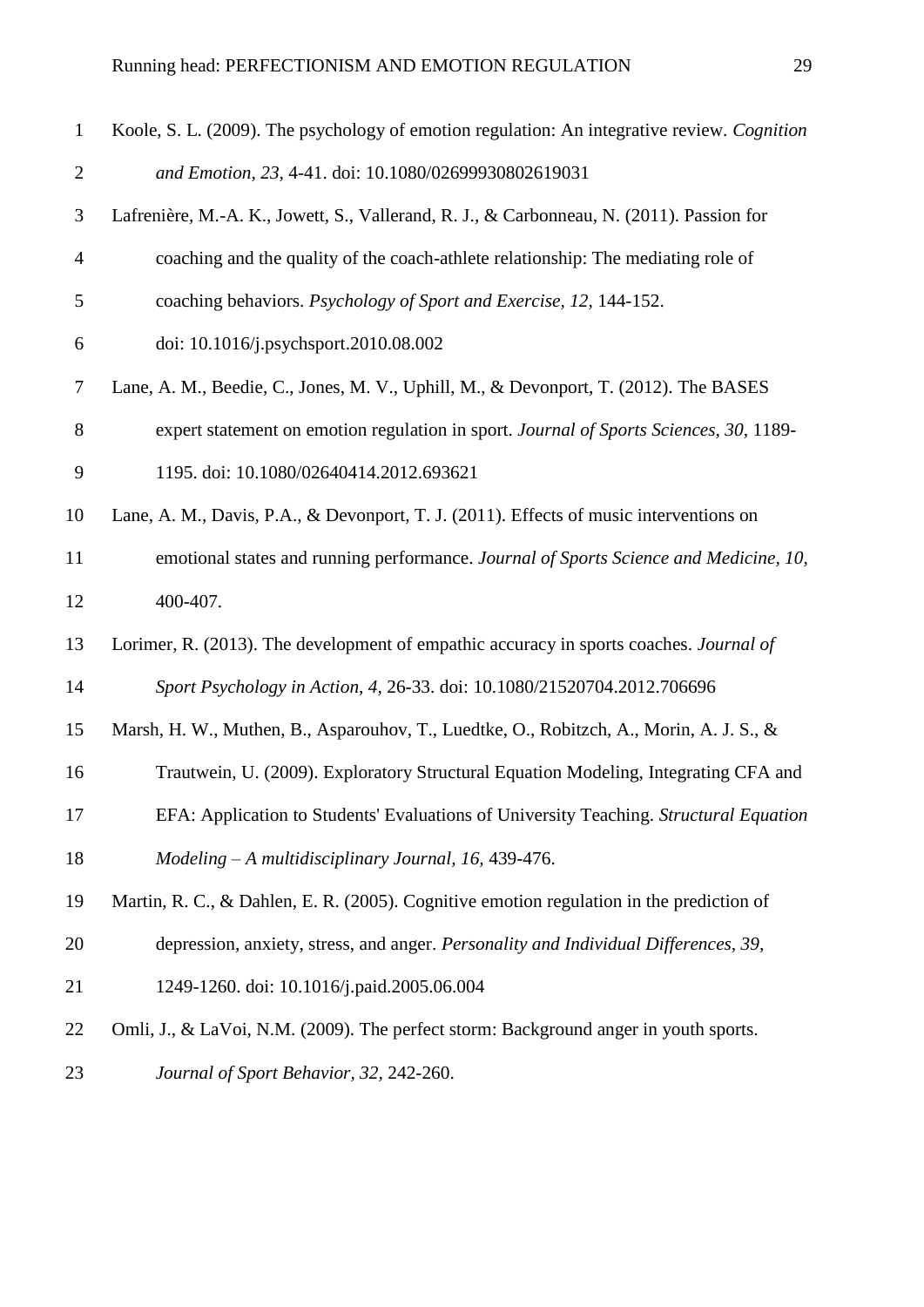| $\mathbf{1}$   | Opitz, P. C., Gross, J. J., & Urry, H. L. (2012). Selection, optimization, and compensation in |
|----------------|------------------------------------------------------------------------------------------------|
| $\overline{2}$ | the domain of emotion regulation: Applications to adolescence, older age, and major            |
| 3              | depressive disorder. Social and Personality Psychology Compass, 6, 142-155.                    |
| $\overline{4}$ | doi: 10.1111/j.1751-9004.2011.00413.x                                                          |
| 5              | Richards, J. M., & Gross, J. J. (2000). Emotion regulation and memory: The cognitive costs     |
| 6              | of keeping one's cool. Journal of Personality and Social Psychology, 79, 410-424.              |
| 7              | doi: 10.1037/0022-3514.79.3.410                                                                |
| $8\phantom{.}$ | Robazza, C., & Bortoli, L. (2007). Perceived impact of anger and anxiety on sporting           |
| 9              | performance in rugby players. Psychology of Sport and Exercise, 8, 875-896.                    |
| 10             | doi: 10.1016/j.psychsport.2006.07.005                                                          |
| 11             | Ruiz, M. & Hanin, Y. (2011) Perceived Impact of Anger on Performance of Skilled Karate         |
| 12             | Athletes. Psychology of Sport & Exercise, 12, 242-249.                                         |
| 13             | doi: 10.1016/j.psychsport.2011.01.005                                                          |
| 14             | Spielberger, C. D. (1999). Manual for the State-Trait Anger Expression Inventory-2. Odessa,    |
| 15             | FL: Psychological Assessment Resources.                                                        |
| 16             | Stoeber, J. (2012). The $2 \times 2$ model of perfectionism: A critical comment and some       |
| 17             | suggestions. Personality and Individual Differences, 53, 541-545.                              |
| 18             | doi:10.1016/j.paid.2012.04.029                                                                 |
| 19             | Stoeber, J., & Otto, K. (2006). Positive conceptions of perfectionism: Approaches, evidence    |
| 20             | and challenges. Personality and Social Psychology Review, 10, 295–319.                         |
| 21             | doi: 10.1207/s15327957pspr1004_2                                                               |
| 22             | Sullivan, P., Paquette, K., Holt, N., & Bloom, G. (2012). The relation of coaching context     |
| 23             | and coach education to coaching efficacy and perceived leadership behaviors in youth           |
| 24             | sport. Sport Psychologist, 26, 122.                                                            |
|                |                                                                                                |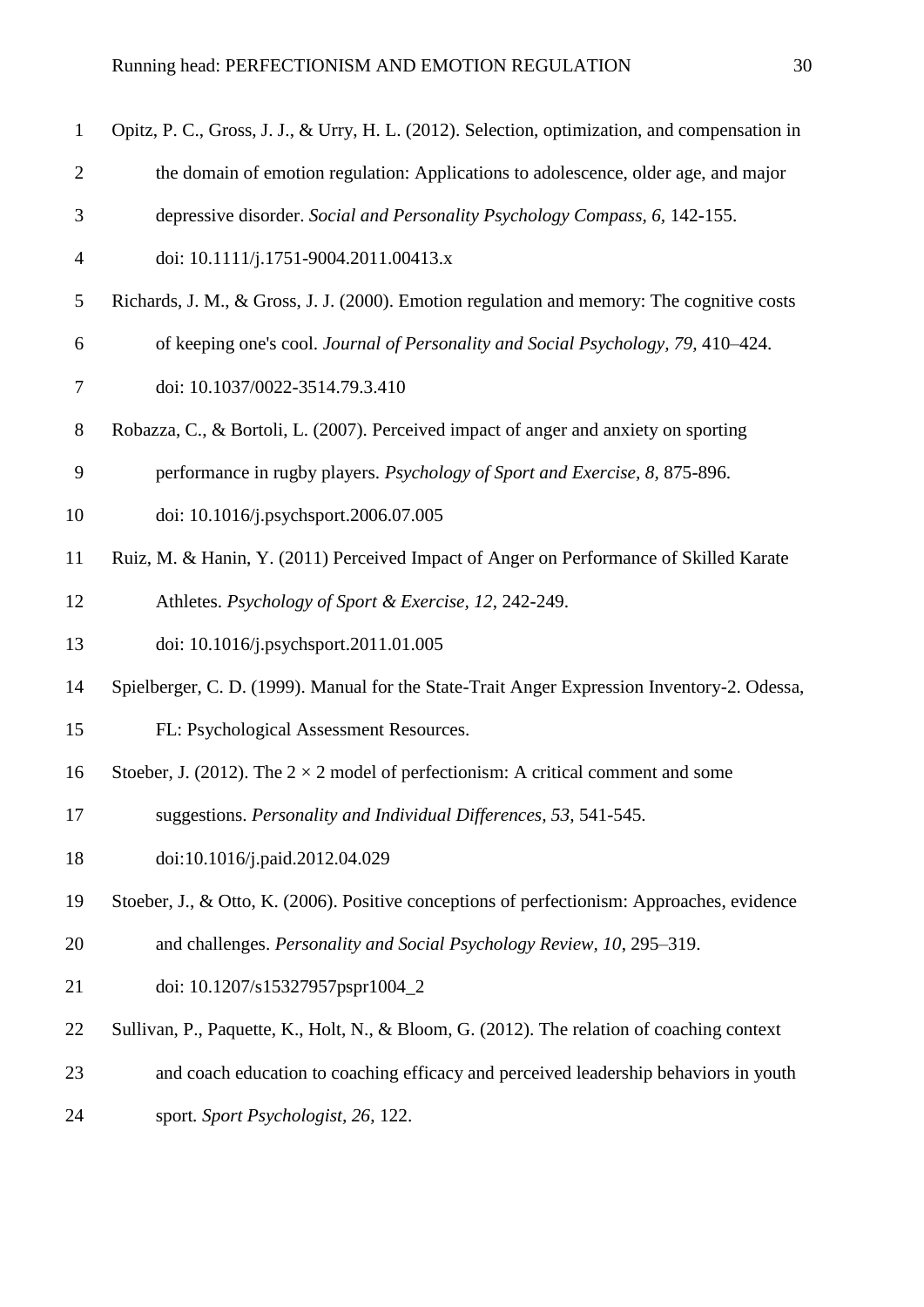| $\mathbf{1}$   | Tabachnick, B. G., & Fidell, L. S. (2007). Using multivariate statistics (5th ed.). Boston, MA: |
|----------------|-------------------------------------------------------------------------------------------------|
| $\overline{2}$ | Allyn and Bacon.                                                                                |
| 3              | Tamir, M. (2009). What do people want to feel and why? Pleasure and utility in emotion          |
| $\overline{4}$ | regulation. Current Directions in Psychological Science, 18, 101-105.                           |
| 5              | doi:10.1111/j.1467-8721.2009.01617.x                                                            |
| 6              | Tamir, M., Chiu, C.-Y., & Gross, J. J. (2007). Business or pleasure? Utilitarian versus         |
| 7              | hedonic considerations in emotion regulation. <i>Emotion</i> , 7, 546-554.                      |
| 8              | doi:10.1037/1528-3542.7.3.546                                                                   |
| 9              | Tamir, M., & Mauss, I. B. (2011). Social cognitive factors in emotion regulation:               |
| 10             | Implications for well-being. In I. Nyklicek, A. Vingerhoets, M. Zeelenberg, & J.                |
| 11             | Donellet (Eds.), <i>Emotion regulation and well-being</i> , (pp. 31-47). New York: Springer.    |
| 12             | doi: 10.1007/978-1-4419-6953-8_3                                                                |
| 13             | Tashman, L. S., Tenenbaum, G. & Eklund, R. (2010). The effect of perceived stress on the        |
| 14             | relationship between perfectionism and burnout in coaches. Anxiety, Stress, and                 |
| 15             | Coping, 23,195-212. doi: 10.1080/10615800802629922                                              |
| 16             | Thelwell, R. C., Lane, A. M., Weston, N. J., & Greenlees, I. A. (2008). Examining               |
| 17             | relationships between emotional intelligence and coaching efficacy. International               |
| 18             | Journal of Sport and Exercise Psychology, 6, 224-235.                                           |
| 19             | doi: 10.1080/1612197X.2008.9671863                                                              |
| 20             | Trapnell, P.D., & Campbell, J.D. (1999). Private self-consciousness and the Five-Factor         |
| 21             | Model of personality: Distinguishing rumination from reflection. Journal of Personality         |
| 22             | and Social Psychology, 76, 284-304. doi: 10.1037/0022-3514.76.2.284                             |
| 23             | Uphill, M. A., Lane, A. M., & Jones, M. V. (2012). Emotion Regulation Questionnaire for         |
| 24             | use with athletes. Psychology of Sport and Exercise, 13, 761-770.                               |
| 25             | doi: 10.1016/j.psychsport.2012.05.001                                                           |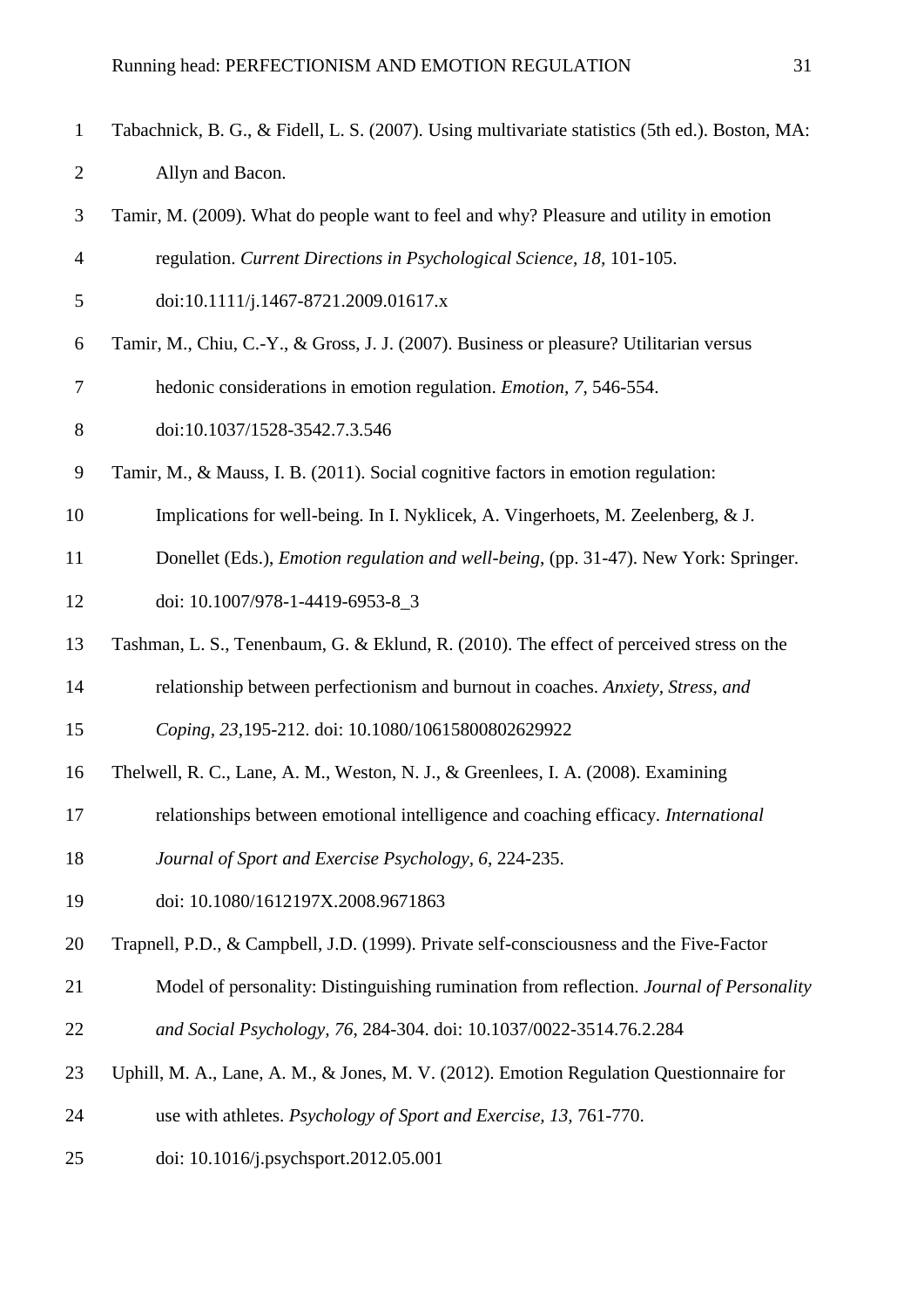| $\mathbf{1}$   | Uphill, M. A., McCarthy, P. J., & Jones, M. V. (2009). Getting a grip on emotion regulation |
|----------------|---------------------------------------------------------------------------------------------|
| $\overline{2}$ | in sport: Conceptual foundations and practical applications. In S. Hanton & S.              |
| 3              | Mellalieu (Eds.), Advances in Applied Sport Psychology (pp. 162-194). London:               |
| $\overline{4}$ | Routledge.                                                                                  |
| 5              | Van Kleef, G. A. (2009). How emotions regulate social life the emotions as social           |
| 6              | information (EASI) model. Current Directions in Psychological Science, 18, 184-188.         |
| 7              | doi: 10.1111/j.1467-8721.2009.01633.x                                                       |
| $8\,$          | Vallance, J. K. H., Dunn, J, G, H. and Causgrove Dunn, J. L. (2006). Perfectionism, Anger,  |
| 9              | and situation criticality in competitive youth ice hockey. Journal of Sport & Exercise      |
| 10             | Psychology, 28, 383-406.                                                                    |
| 11             | Wagstaff, C., Fletcher, D., & Hanton, S. (2012). Exploring emotion abilities and regulation |
| 12             | strategies in Sport Organizations. Sport, Exercise, and Performance Psychology, 1,          |
| 13             | 268-282. doi: 10.1037/a0028814                                                              |
| 14             |                                                                                             |
| 15             |                                                                                             |
| 16             |                                                                                             |
| 17             |                                                                                             |
| 18             |                                                                                             |
| 19             |                                                                                             |
| 20             |                                                                                             |
| 21             |                                                                                             |
| 22             |                                                                                             |
| 23             |                                                                                             |
| 24             |                                                                                             |
| 25             |                                                                                             |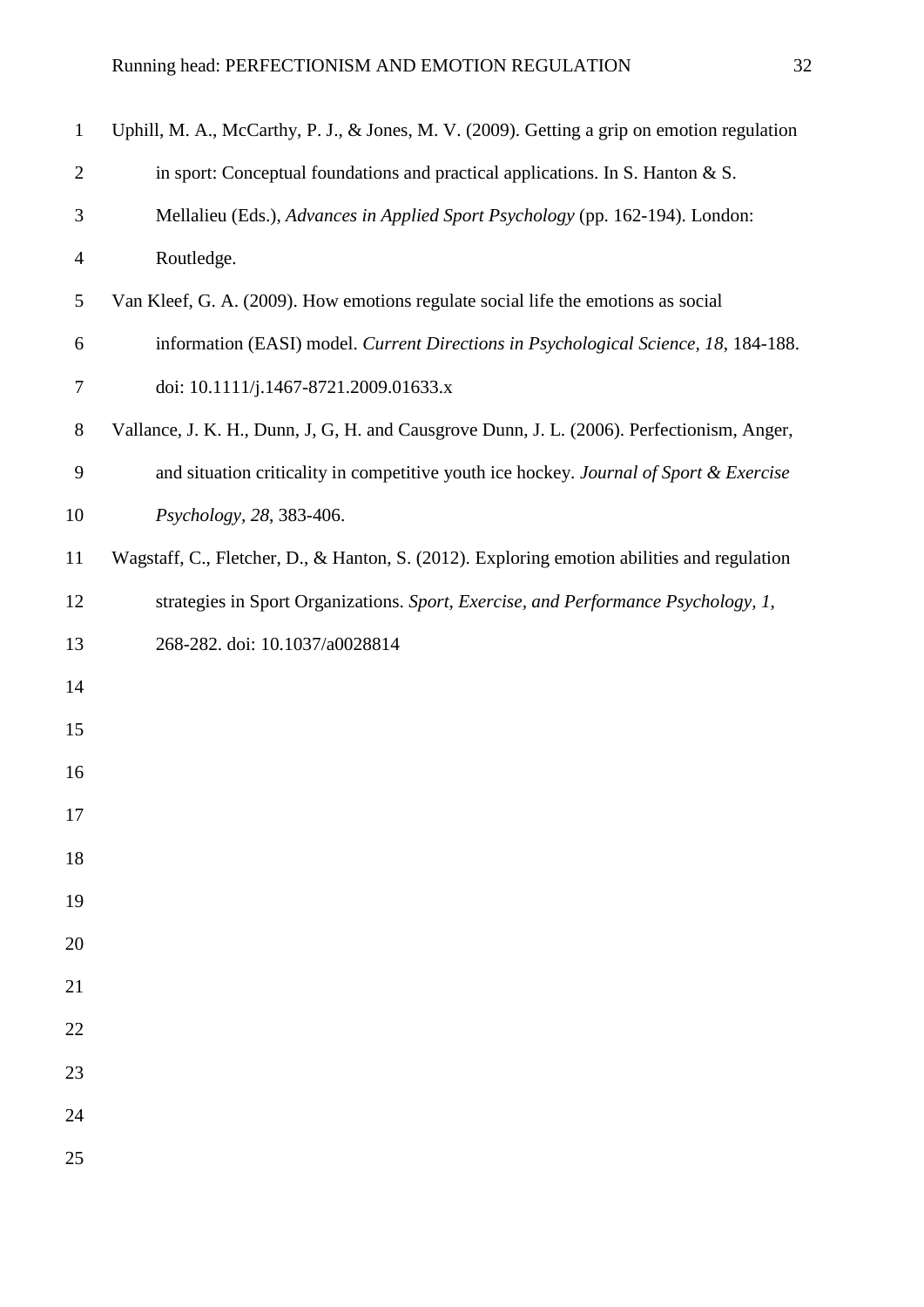|                                            | $\boldsymbol{M}$ | SD   | Range    |         | 2       | 3       | 4      |         | 6   |
|--------------------------------------------|------------------|------|----------|---------|---------|---------|--------|---------|-----|
| 1. Personal standards perfectionism (PSP)  |                  | 1.67 | $2 - 12$ | .87     |         |         |        |         |     |
| 2. Evaluative concerns perfectionism (ECP) | 9.86             | 2.27 | $4 - 26$ | $.47**$ | .86     |         |        |         |     |
| 3. Cognitive reappraisal                   | 4.91             | 1.00 | $1 - 7$  | $.17*$  | .03     | .82     |        |         |     |
| 4. Expressive suppression                  | 3.98             | 1.14 | $1 - 7$  | $.26**$ | $.31**$ | .09     | .70    |         |     |
| 5. Anger control-in                        | 3.02             | 0.53 | $1 - 4$  | .11     | $-.09$  | $.41**$ | .06    | .84     |     |
| 6. Anger control-out                       | 3.06             | 0.56 | 1-4      | .10     | $-.13$  | $.27**$ | $.14*$ | $.73**$ | .85 |

| <i>Table 1</i> – Descriptive statistics and bivariate correlation coefficients |  |  |  |  |
|--------------------------------------------------------------------------------|--|--|--|--|
|--------------------------------------------------------------------------------|--|--|--|--|

Notes. \**p* <. 05; \*\**p* <. 01; Means and SDs for PSP and ECP displayed here are derived from raw subscale scores; Cronbach's α are displayed on the diagonal.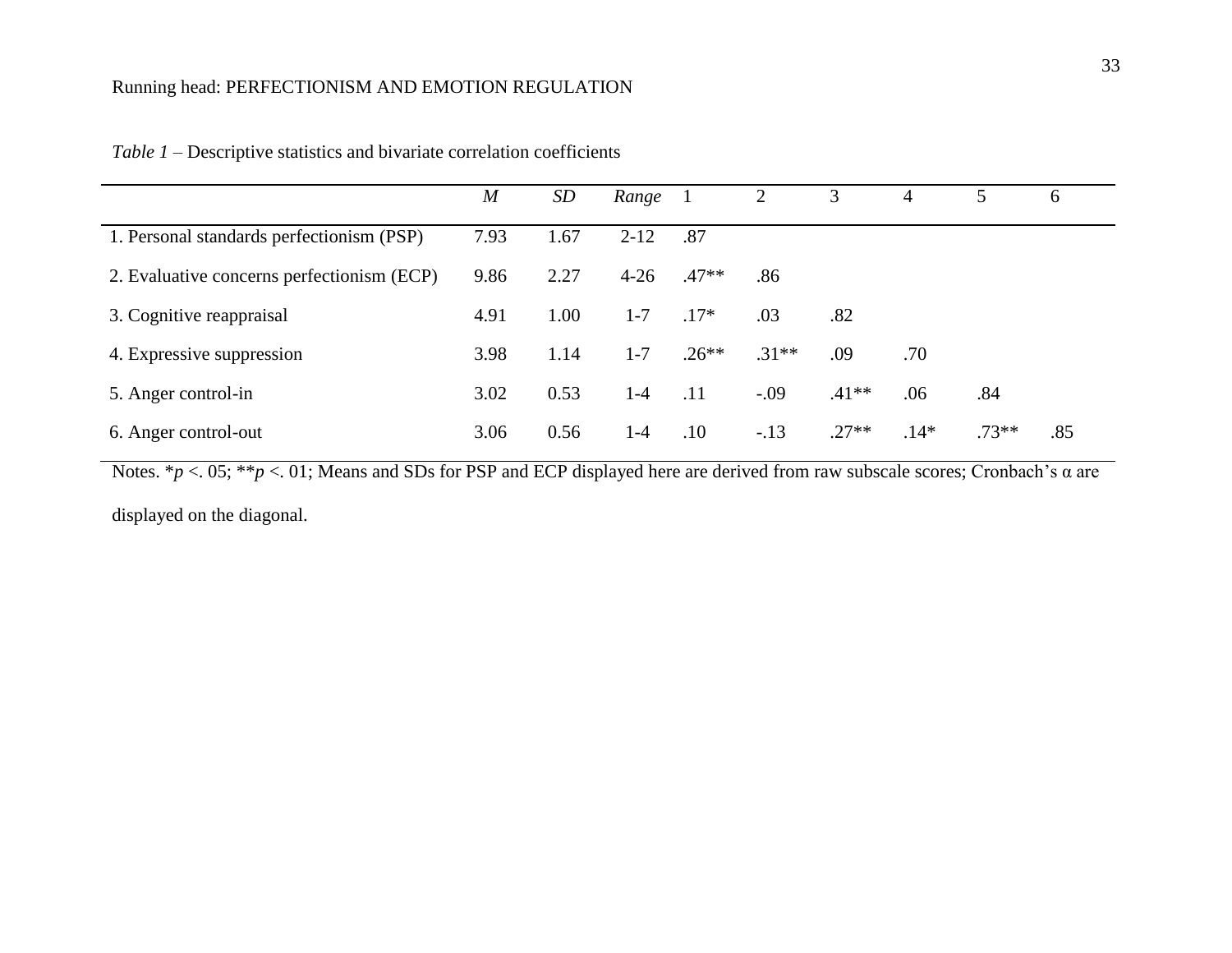## 1 *Table 2 –* Final main and interaction models

|                       |                  |          |       |              | Personal standards |                  |           |         | <b>Evaluative concerns</b> |           | Interaction term |                  |      |  |
|-----------------------|------------------|----------|-------|--------------|--------------------|------------------|-----------|---------|----------------------------|-----------|------------------|------------------|------|--|
|                       |                  |          |       |              |                    | perfectionism    |           |         | perfectionism              |           |                  |                  |      |  |
|                       | $\boldsymbol{F}$ | df       | $R^2$ | $\Delta R^2$ | $\beta$            | $\boldsymbol{B}$ | $\cal SE$ | $\beta$ | $\boldsymbol{B}$           | $\cal SE$ | $\beta$          | $\boldsymbol{B}$ | SE   |  |
| Cognitive reappraisal |                  |          |       |              |                    |                  |           |         |                            |           |                  |                  |      |  |
| Step 1                | $3.72*$          | (2, 224) | .03   |              | $.20**$            | 0.11             | 0.04      | $-.07$  | $-0.03$                    | 0.03      |                  |                  |      |  |
| Step 2                | $2.72*$          | (3, 223) | .03   | .00.         | $.20**$            | 0.11             | 0.04      | $-.07$  | $-0.03$                    | 0.03      | $-.06$           | $-0.01$          | 0.01 |  |
| Expressive            |                  |          |       |              |                    |                  |           |         |                            |           |                  |                  |      |  |
| suppression           |                  |          |       |              |                    |                  |           |         |                            |           |                  |                  |      |  |
| Step 1                | 14.48**          | (2, 224) | .11   |              | $.15*$             | 0.10             | 0.05      | $.24**$ | 0.09                       | 0.03      |                  |                  |      |  |
| Step 2                | 11.08**          | (3, 223) | .13   | $.02*$       | $.15*$             | 0.10             | 0.05      | $.24**$ | 0.09                       | 0.03      | $.12*$           | 0.03             | 0.01 |  |
| Anger control-in      |                  |          |       |              |                    |                  |           |         |                            |           |                  |                  |      |  |
| Step 1                | $4.37*$          | (2, 224) | .04   |              | $.20**$            | 0.06             | 0.02      | $-18*$  | $-0.03$                    | 0.01      |                  |                  |      |  |
| Step 2                | $3.12*$          | (3, 223) | .04   | .00.         | $.20**$            | 0.06             | 0.02      | $-18*$  | $-0.04$                    | 0.01      | $-.05$           | $-0.01$          | 0.01 |  |
| Anger control-out     |                  |          |       |              |                    |                  |           |         |                            |           |                  |                  |      |  |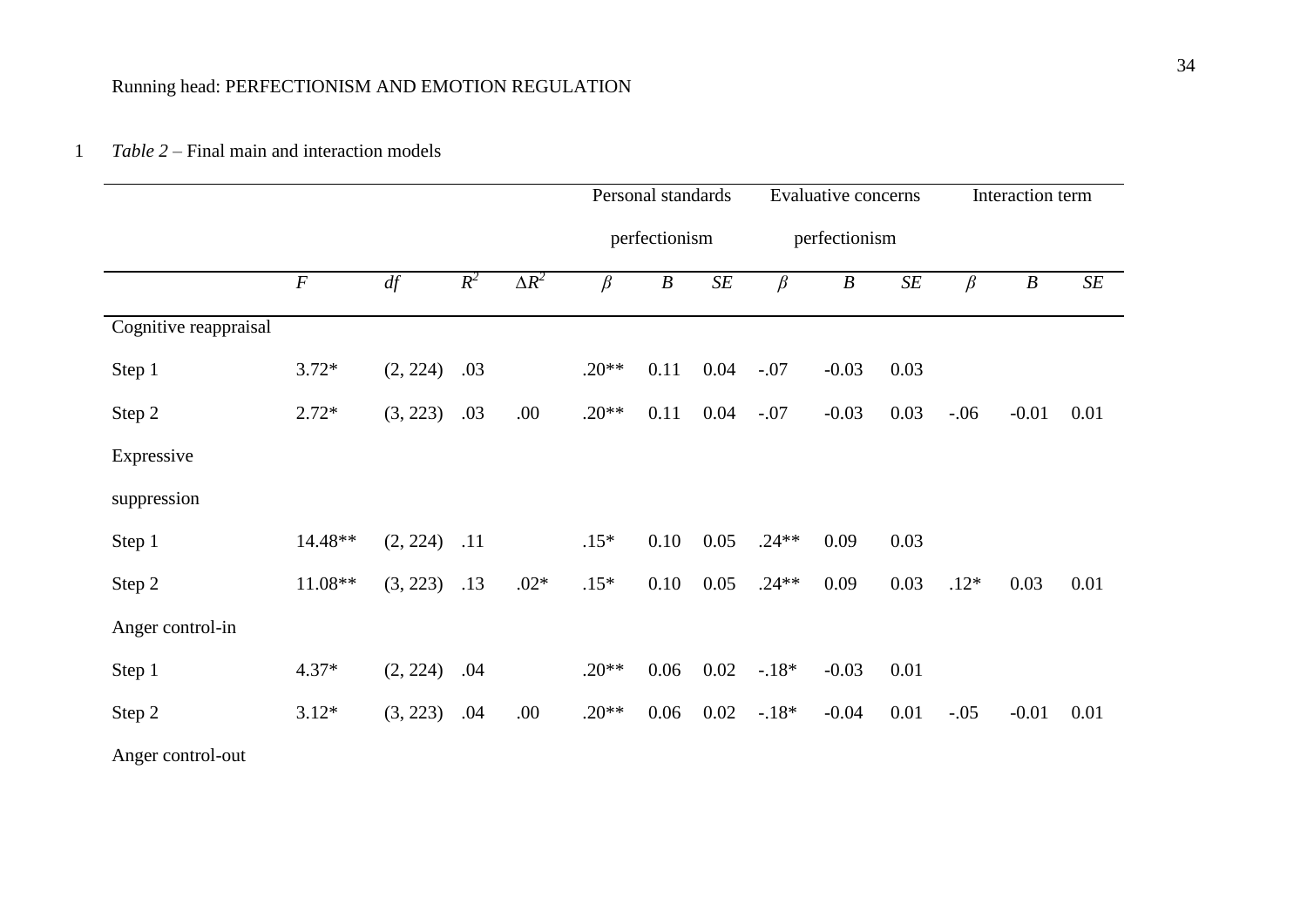|                  | Step 1                               | $5.75**$ | $(2, 224)$ .05 |      | $.20**$ |  | $0.06$ $0.02$ $-.23**$ $-0.05$  | $0.02\,$ |     |      |          |
|------------------|--------------------------------------|----------|----------------|------|---------|--|---------------------------------|----------|-----|------|----------|
|                  | Step 2                               | $4.01**$ | $(3, 223)$ .05 | .00. | $.20**$ |  | $0.06$ $0.02$ $-0.23**$ $-0.05$ | 0.02     | .05 | 0.01 | $0.01\,$ |
| $\mathbf{1}$     | Notes. $*_{p} < .05; **_{p} < .01$ . |          |                |      |         |  |                                 |          |     |      |          |
| $\sqrt{2}$       |                                      |          |                |      |         |  |                                 |          |     |      |          |
| $\mathfrak{Z}$   |                                      |          |                |      |         |  |                                 |          |     |      |          |
| $\overline{4}$   |                                      |          |                |      |         |  |                                 |          |     |      |          |
| 5                |                                      |          |                |      |         |  |                                 |          |     |      |          |
| $\sqrt{6}$       |                                      |          |                |      |         |  |                                 |          |     |      |          |
| $\boldsymbol{7}$ |                                      |          |                |      |         |  |                                 |          |     |      |          |
| $8\,$            |                                      |          |                |      |         |  |                                 |          |     |      |          |
| 9                |                                      |          |                |      |         |  |                                 |          |     |      |          |
| $10\,$           |                                      |          |                |      |         |  |                                 |          |     |      |          |
| $11\,$           |                                      |          |                |      |         |  |                                 |          |     |      |          |
| $12\,$           |                                      |          |                |      |         |  |                                 |          |     |      |          |
| 13               |                                      |          |                |      |         |  |                                 |          |     |      |          |
| $14\,$           |                                      |          |                |      |         |  |                                 |          |     |      |          |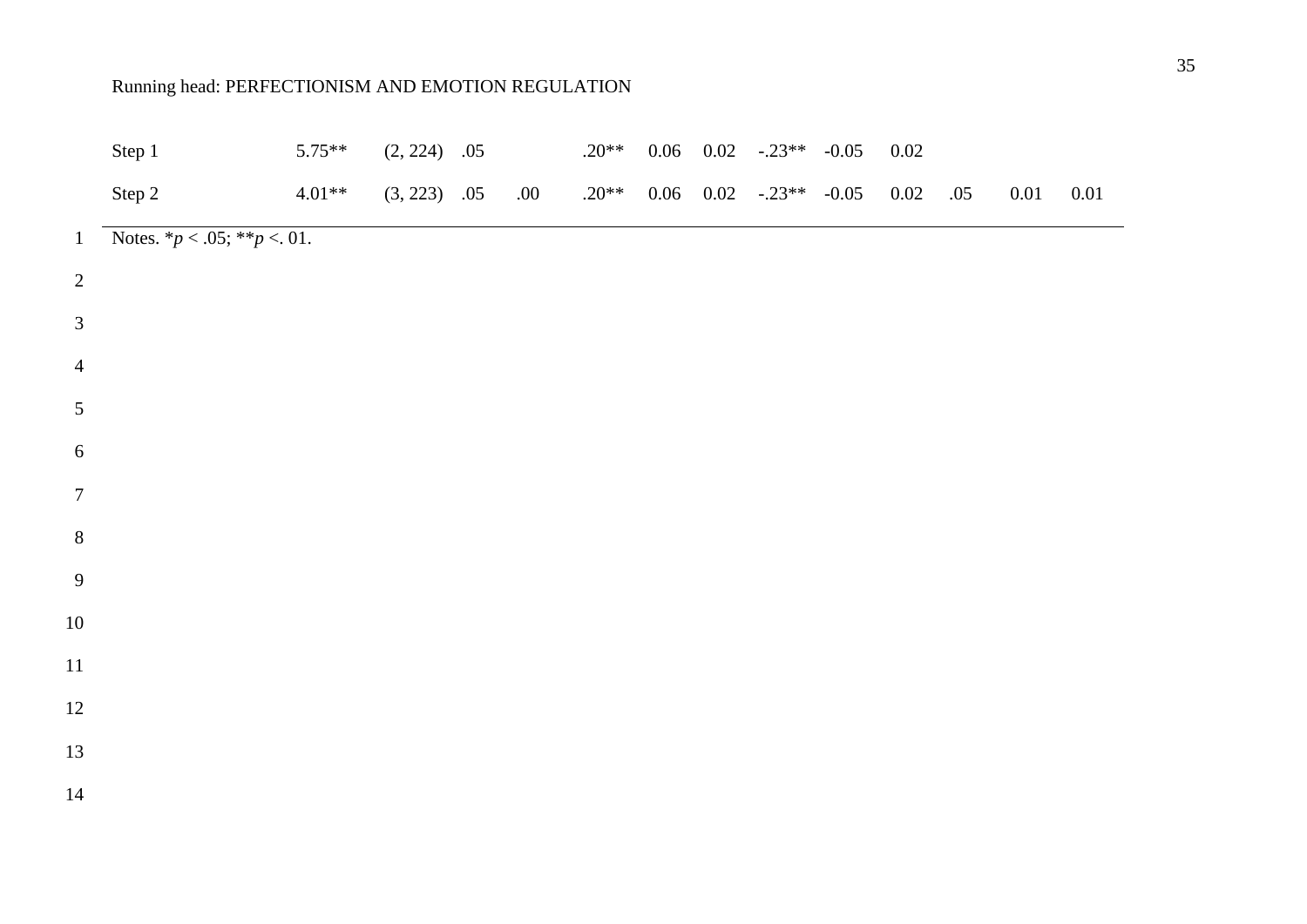

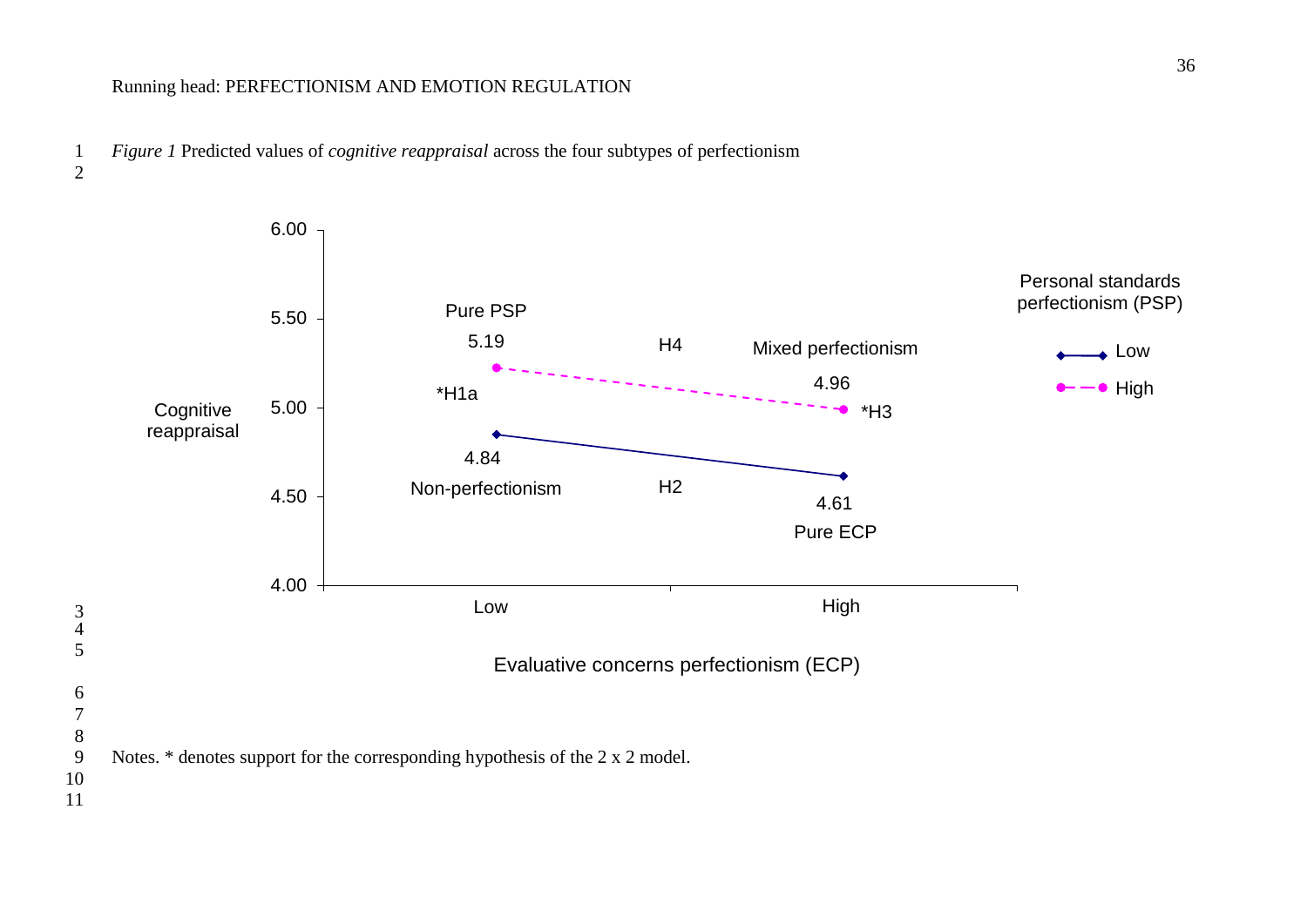







9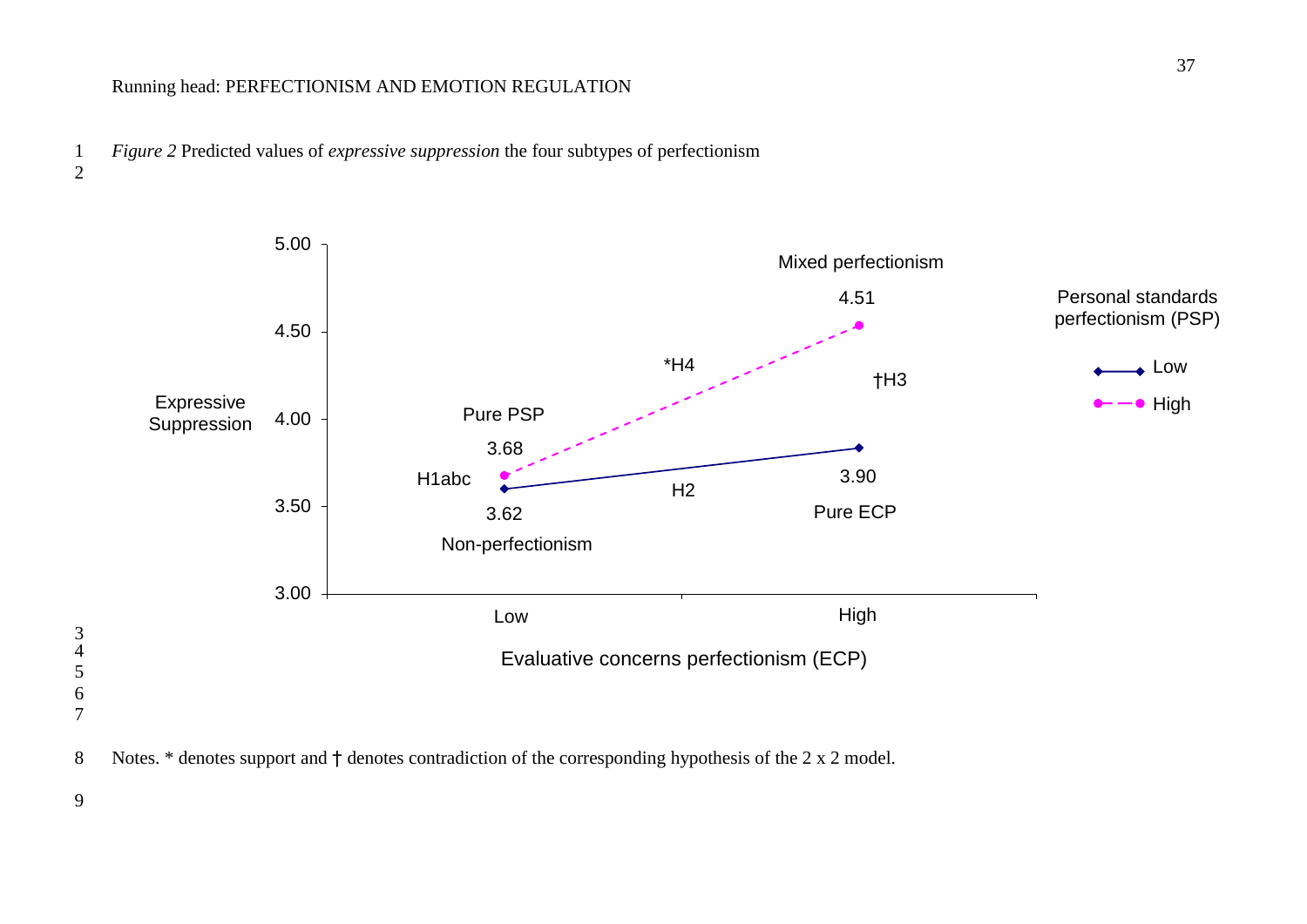1 *Figure 3* Predicted values of *anger control-in* across the four subtypes of perfectionism 2





7